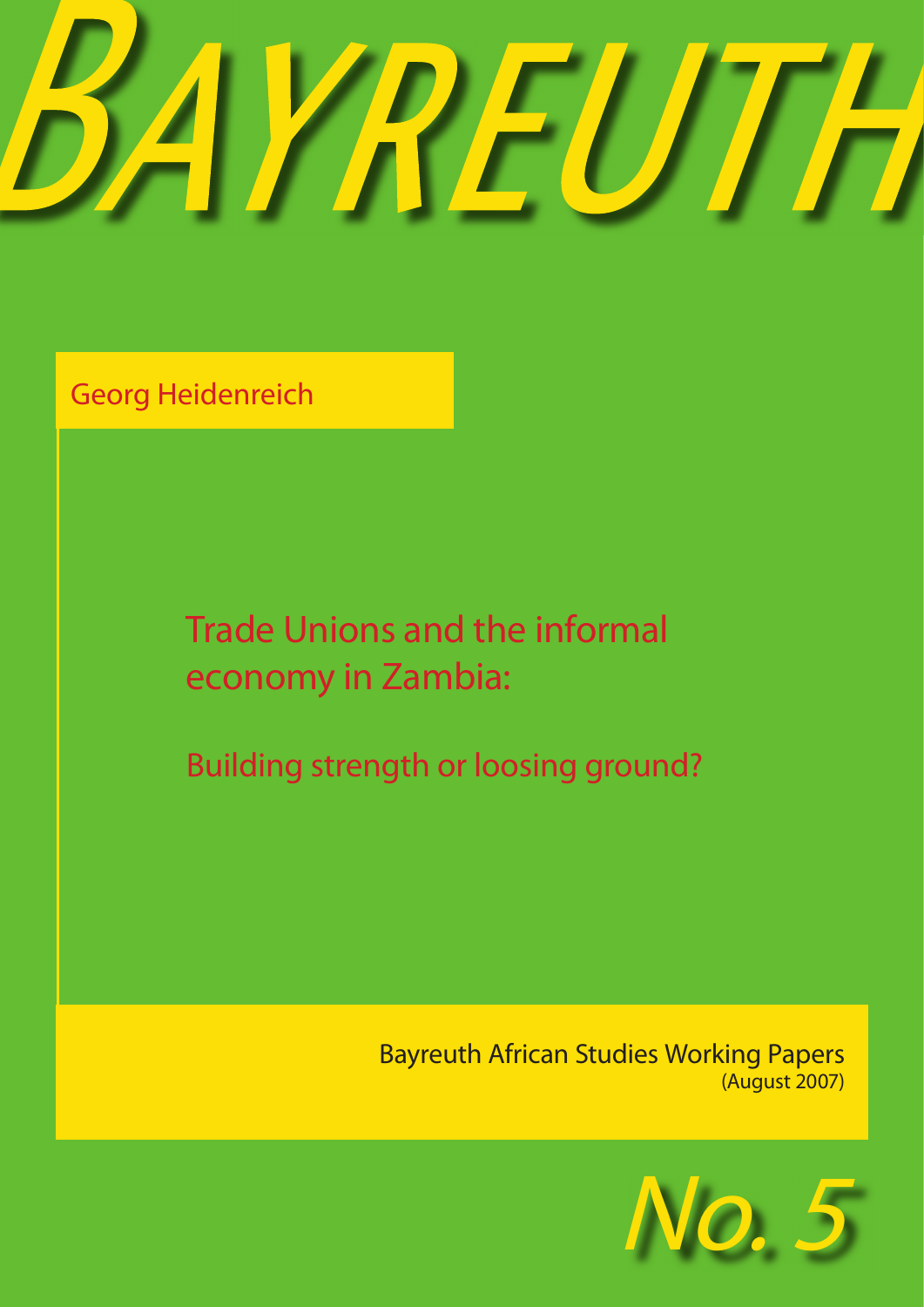#### **Bayreuth African Studies Working Papers**

Die Bayreuther Arbeitspapiere "Bayreuth African Studies Working Papers" berichten über laufende Arbeiten, aktuelle Forschungsergebnisse und Materialien des Afrika-Schwerpunkts der Universität Bayreuth. Es gibt keine festen Vorgaben für die Publikationssprache und die Länge der Beiträge.

Beiträge zu dieser Reihe können direkt oder über Hochschullehrer/innen bzw. über das Institut für Afrikastudien eingereicht werden. Die Herausgeber entscheiden über die Aufnahme.

Die Schriftenreihe "Bayreuth African Studies Working Papers" wird über den Opus-Service der Universitätsbibliothek erfasst.

Jeder Band erscheint in elektronischer Version über die Homepage des IAS: http://www.uni-bayreuth.de/Afrikanologie/IAS

Weitere Links befinden sich auf den Homepages einzelner Lehrstühle und Professuren der Universität Bayreuth.

Herausgeber: Dymitr Ibriszimow (Geschäftsführender Direktor des Instituts für Afrikastudien) Dieter Neubert Christine Scherer

Adressse: Universität Bayreuth Institut für Afrikastudien D-95440 Bayreuth Telefon: 0921/55-4606 Fax: 0921/55-4607



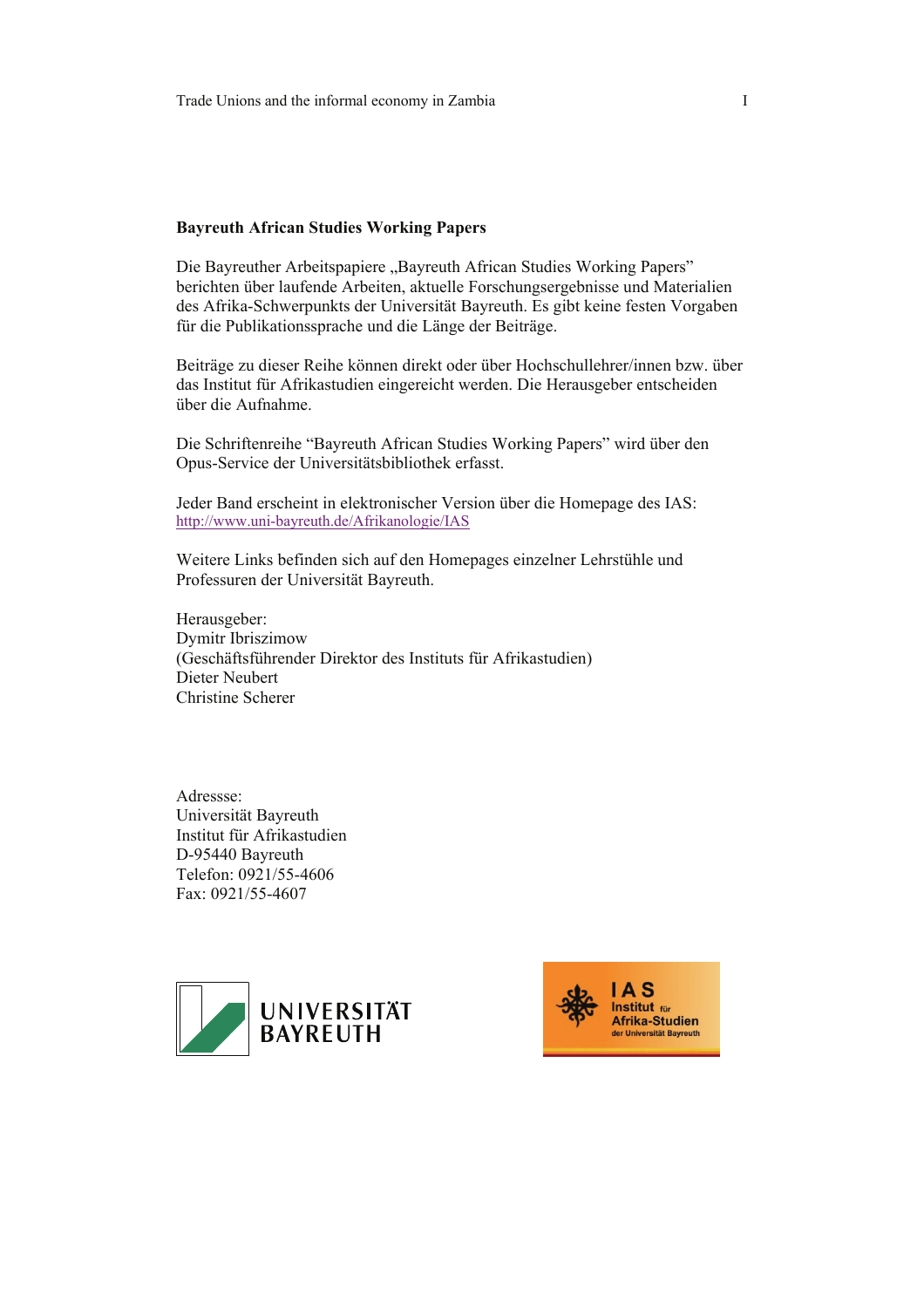## **Abstract**

The increasing casualisation of labour forces trade unions globally to deal with a growing number of unprotected and unrepresented workers in what is dubbed by the unions, even if critically, as the informal economy. This paper assesses the impact and further potential of a direct and indirect intervention of the Zambian labour movement towards the informal economy, according to basic criteria like skills development, networking, innovation capacity and access to finance for micro-entrepreneurs. Through providing business development services, the unions also encourage informal sector organizations to associate themselves with Zambia Congress of Trade Unions (ZCTU), thereby strengthening the socio-political representation of the informal economy workers and the labour union movement as a whole. It still remains to be seen, however, to which extent NGO-like approaches that seem to be vital when opening towards the informal economy might compromise basic principles of the labour movement like effective, yet democratic and transparent structures based on mass membership.

> Bayreuth February 2007, Georg Heidenreich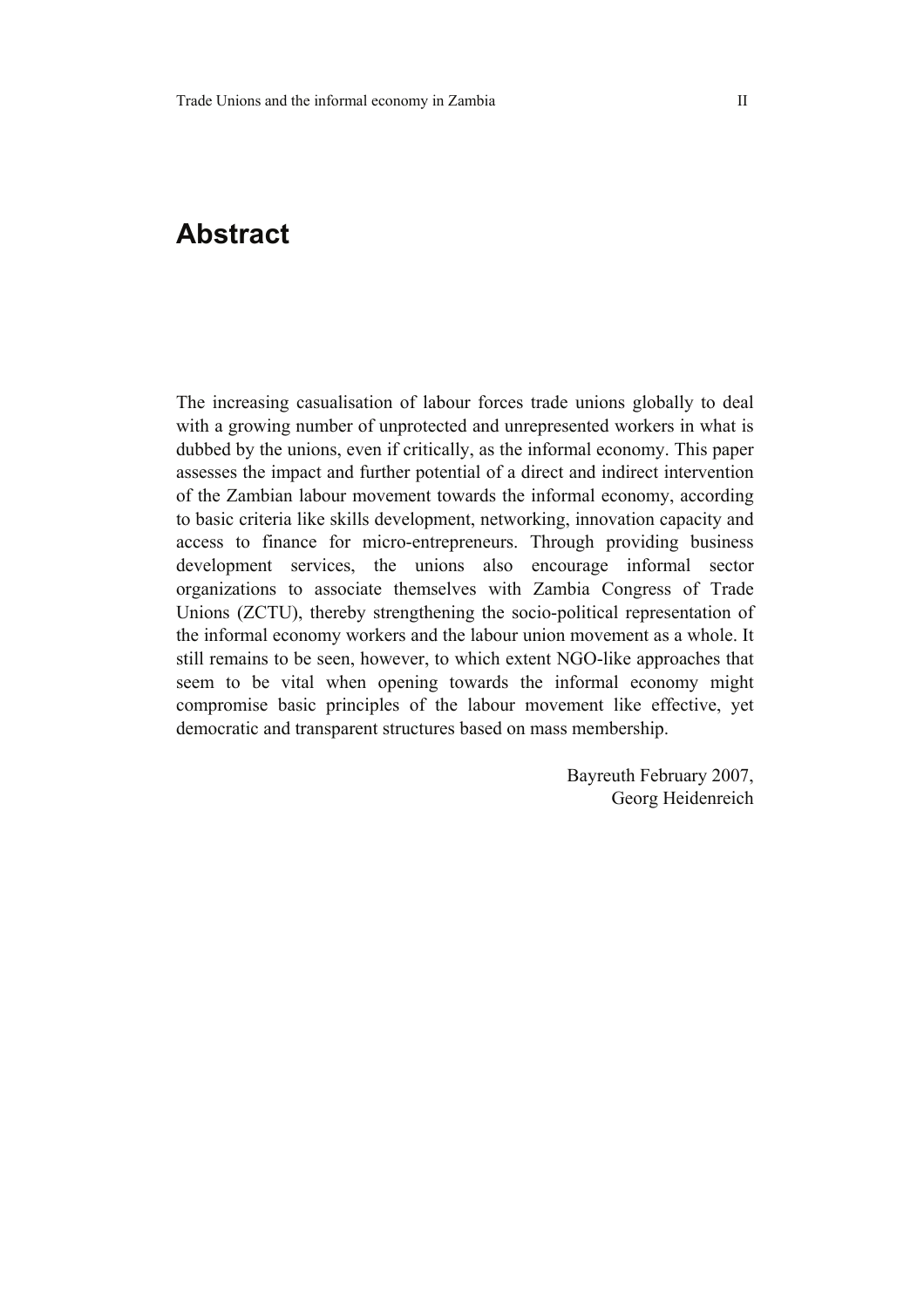# **Autor**

Georg Heidenreich ist Ethnologe und promovierte über "Arbeit und Beruf bei Handwerkern der Bakiga in Uganda" am Graduiertenkolleg "Interkulturelle Beziehungen in Afrika" an der Universität Bayreuth. Er war Entwicklungshelfer des Deutschen Entwicklungsdienstes in Uganda und Sambia, zuletzt als Berater des Berufsfortbildungszentrums beim sambischen Gewerkschaftsdachverband. Er ist derzeit in der beruflichen Erwachsenenbildung tätig.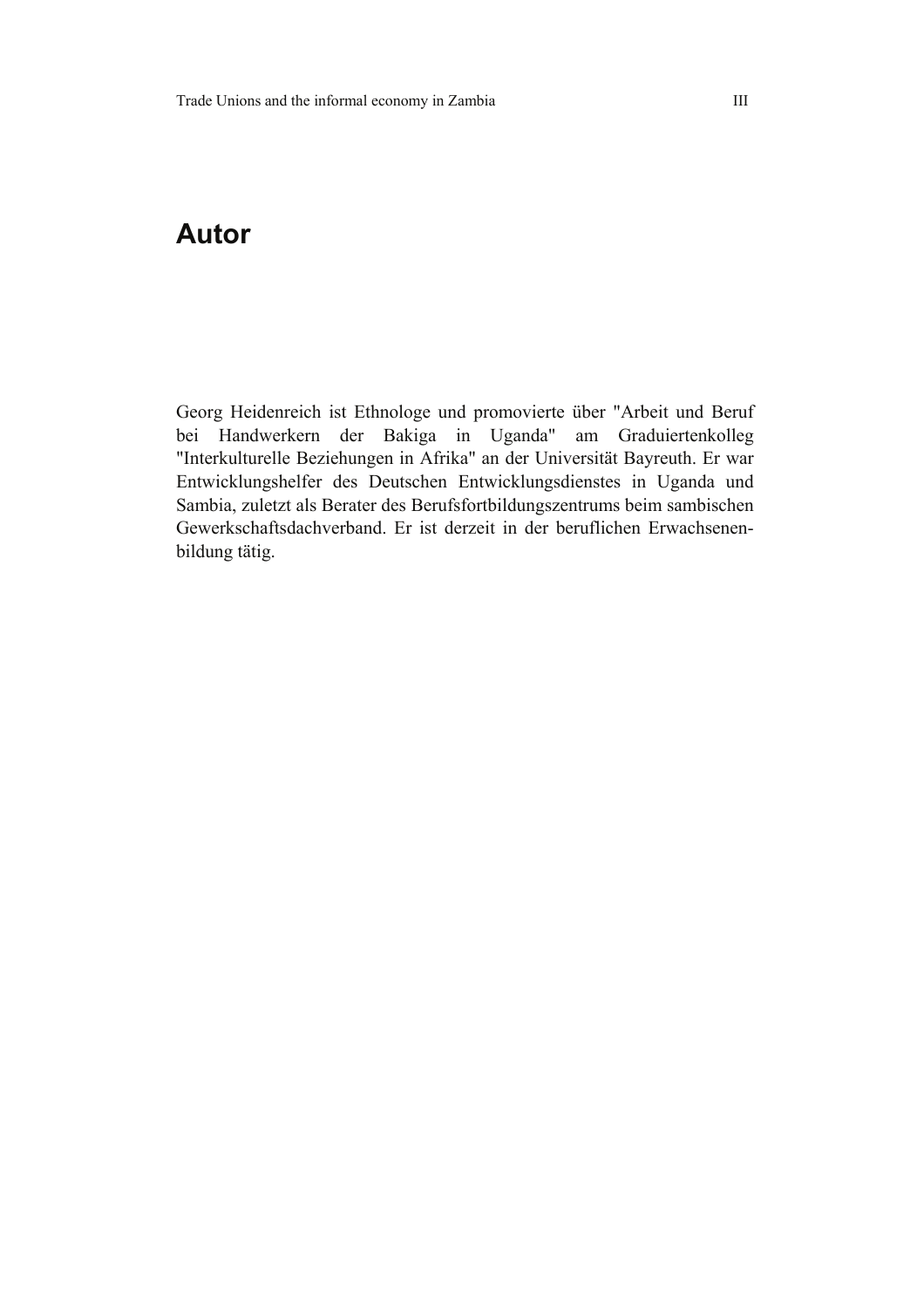# **Abbreviations and acronyms**

| <b>ACU</b>    | <b>Association of CISEP Users</b>                      |
|---------------|--------------------------------------------------------|
| <b>ALRN</b>   | African Labour Researcher's Network                    |
| <b>AWFMZ</b>  | Association for the Welfare of Former Miners in Zambia |
| <b>AZIEA</b>  | Alliance for Zambian Informal Economy Associations     |
| <b>CISEP</b>  | Concept for Informal Sector Employment Promotion       |
| <b>DED</b>    | German Development Service                             |
| <b>FES</b>    | Friedrich-Ebert-Stiftung                               |
| <b>GTZ</b>    | German Technical Co-operation                          |
| <b>ILO</b>    | International Labour Organization                      |
| <b>IMF</b>    | <b>International Monetary Fund</b>                     |
| <b>MIBAN</b>  | Micro-Business Association Network                     |
| <b>MUZ</b>    | Mineworkers Union of Zambia                            |
| NGO           | Non-governmental organization                          |
| <b>TEVETA</b> | Technical Education, Vocational and Entrepreneurship   |
|               | <b>Training Authority</b>                              |
| <b>WEAZ</b>   | Workers Education Association of Zambia                |
| <b>ZCTU</b>   | Zambia Congress of Trade Unions                        |
| <b>ZCCM</b>   | Zambia Consolidated Copper Mines                       |
|               |                                                        |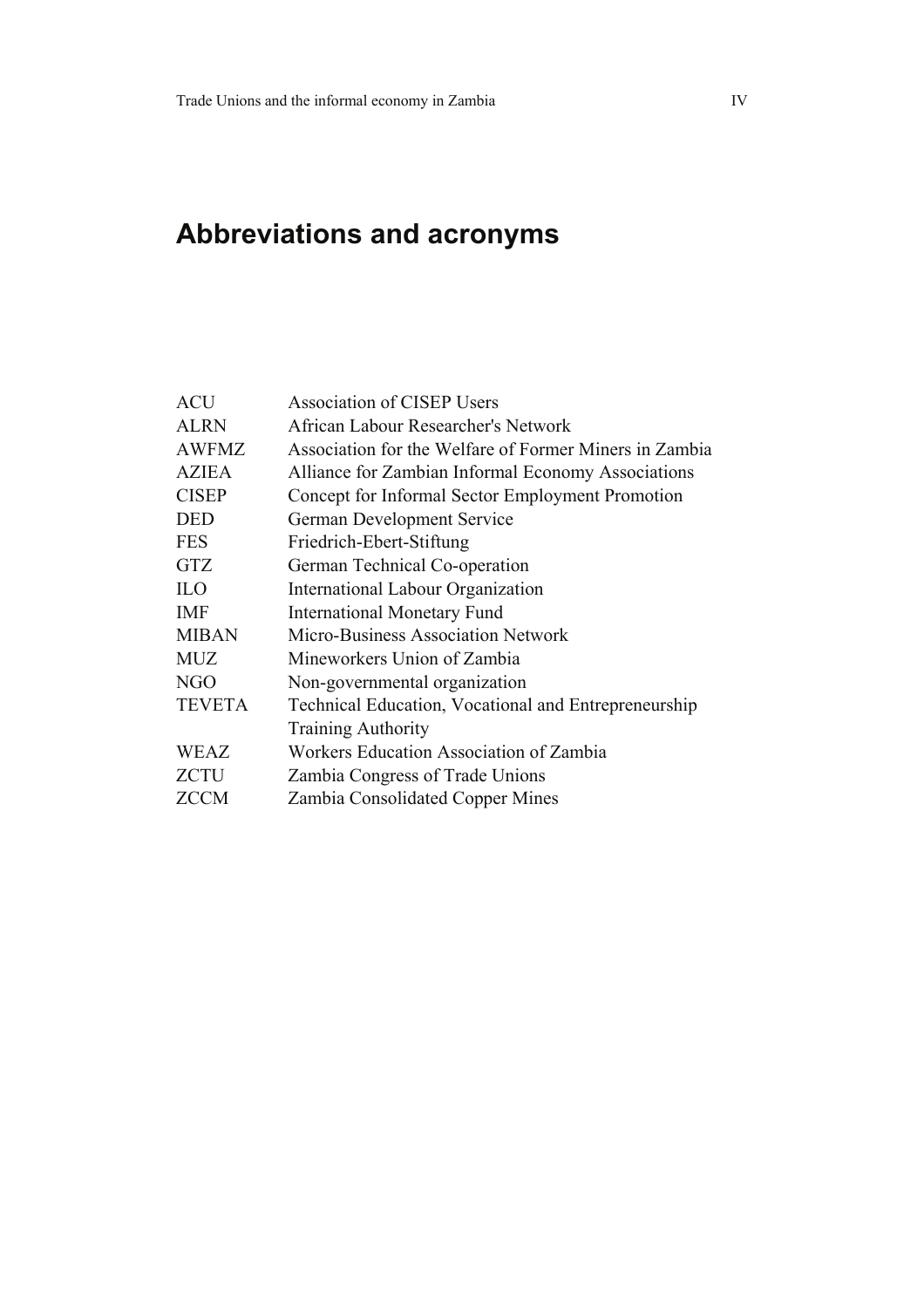# **Table of Contents**

| Abbreviations and acronyms                                                           |    |  |
|--------------------------------------------------------------------------------------|----|--|
| Introduction                                                                         |    |  |
| 1. Trade unions and the changing economy in Zambia                                   |    |  |
| 2. Criteria for the support of the informal economy in Zambia                        |    |  |
| 3. Entrepreneurship, education and co-operation<br>in the informal economy           |    |  |
| 3.1. Informal economy operators and their<br>challenges as micro-entrepreneurs       | 8  |  |
| 3.2. Technical and business management skills<br>of micro-entrepreneurs              | 9  |  |
| 3.3. "Joining hands" and " "networking" as<br>business-related forms of co-operation | 11 |  |
| 3.3.1. Forms of co-operation between micro-entrepreneurs                             | 12 |  |
| 3.3.2. Levels and factors of entrepreneurial co-operation                            | 13 |  |
| 3.4. Strategies for the promotion of entrepreneurial<br>skills and co-operation      | 15 |  |
| 4. Trade union interaction with the informal economy                                 | 17 |  |
| 4.1. Policies, structures and implementation procedures                              | 17 |  |
| 4.2. Employment promotion activities                                                 | 18 |  |
| 4.3. Organizing the informal economy                                                 | 20 |  |

4.4. Further development of trade-union specific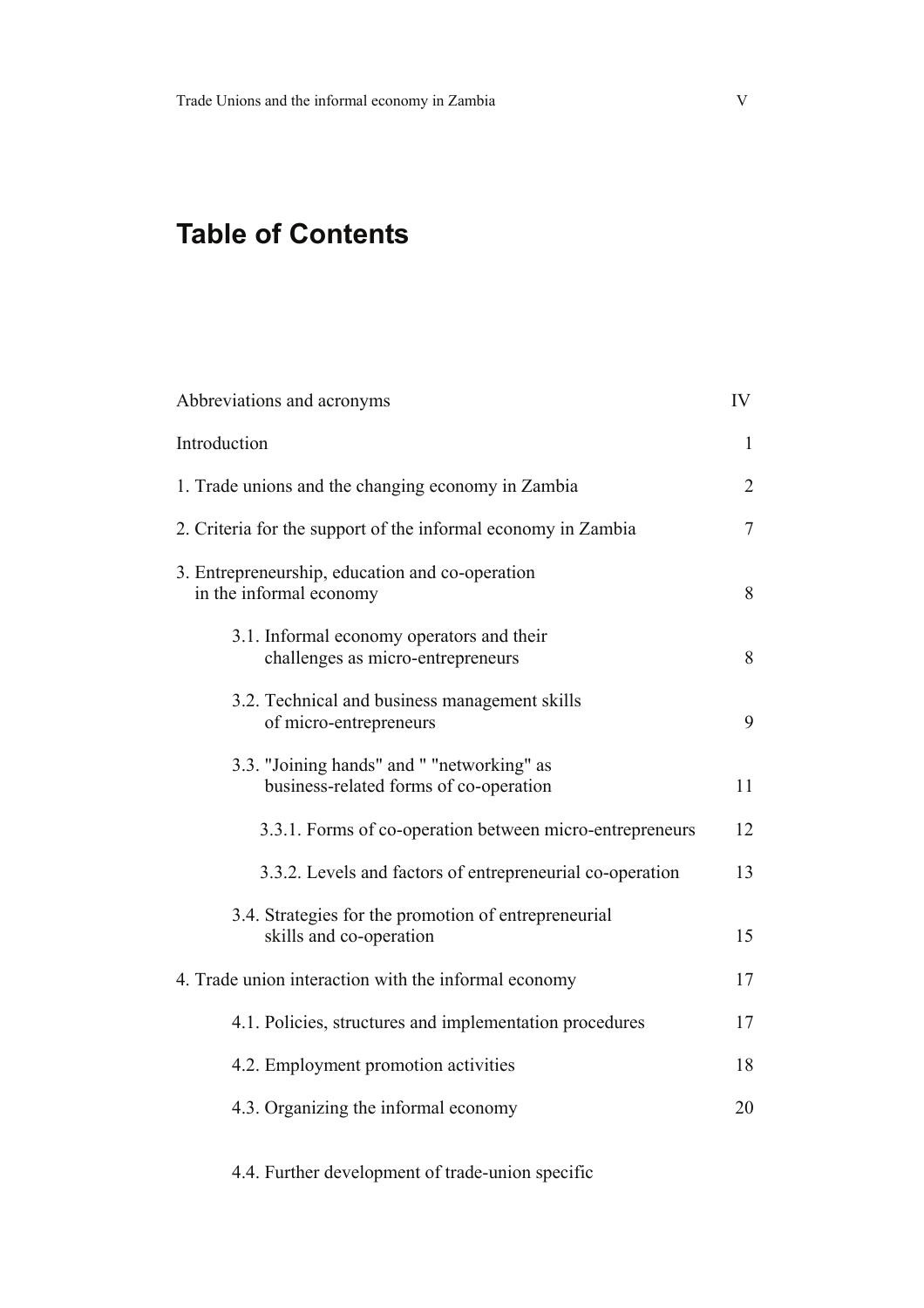| approaches towards the informal economy                                |    |  |
|------------------------------------------------------------------------|----|--|
| 4.5. Impact of the trade union efforts towards<br>the informal economy | 25 |  |
| 5. Trade unions and NGOs: united we stand, divided we fall?            | 27 |  |
| 6. Conclusion: new roles, old structures                               |    |  |
| Bibliography                                                           |    |  |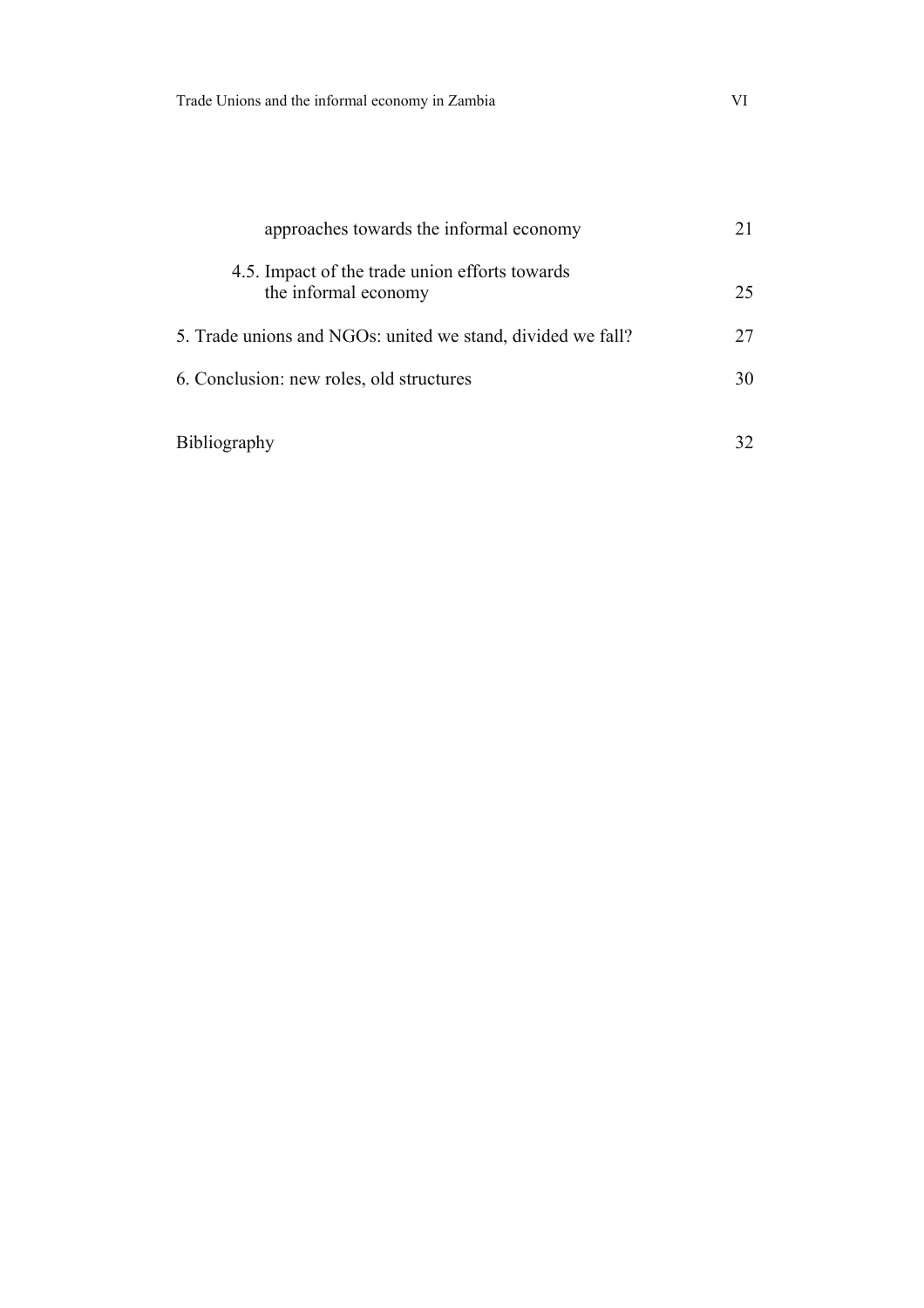# **Trade unions and the informal economy in Zambia: Building strength or loosing ground?**

*Georg Heidenreich*

"Numbers count". Sylvester Tembo, ZCTU Secretary General, 2003 (personal communication).

#### **Introduction**

Zambia under her first president Kenneth Kaunda had persued a policy of state-ownership for most industries, especially in the copper mining industry, which has since independence in 1964 been the most important in terms of export earnings. Due to falling copper prices since the 1970s and mismanagement of the state-owned companies, however, the new government under Frederick Chiluba decided to follow a structural adjustment policy of Worldbank and International Monetary Fund. This programm was geared since 1991 towards the selling of parastatals, including the copper mines. These mines, belonging to the holding "Zambia Consolidated Copper Mines" (ZCCM), and privatized last after long delays amidst corruption charges, were particularly affected by privatisation and accompanying rationalisation. Between 1998 and 2002, 10000 miners lost their jobs, down to 35000 from previously 45000 employees. The closure of the ROAN mine in Luanshya on the Copperbelt in Northern Zambia alone resulted in loss of 4000 jobs, according to an estimate from the Zambian Congress of Trade Unions, the national centre of the Zambian labour union movement (ZCTU 2002, 8 foll.).

With the downsizing of the mining industry, the closure of other parastatals that failed to perform after being sold to private investors and the public sector reform programmes in the 1990s, at least 67000 retrenchees, i.e. redundant workers, and retirees looked for an alternative source of income (ZCTU 2002, 8). The only available way for many was to go back to their forefathers' occupation and engage in subsistence agriculture. Mining had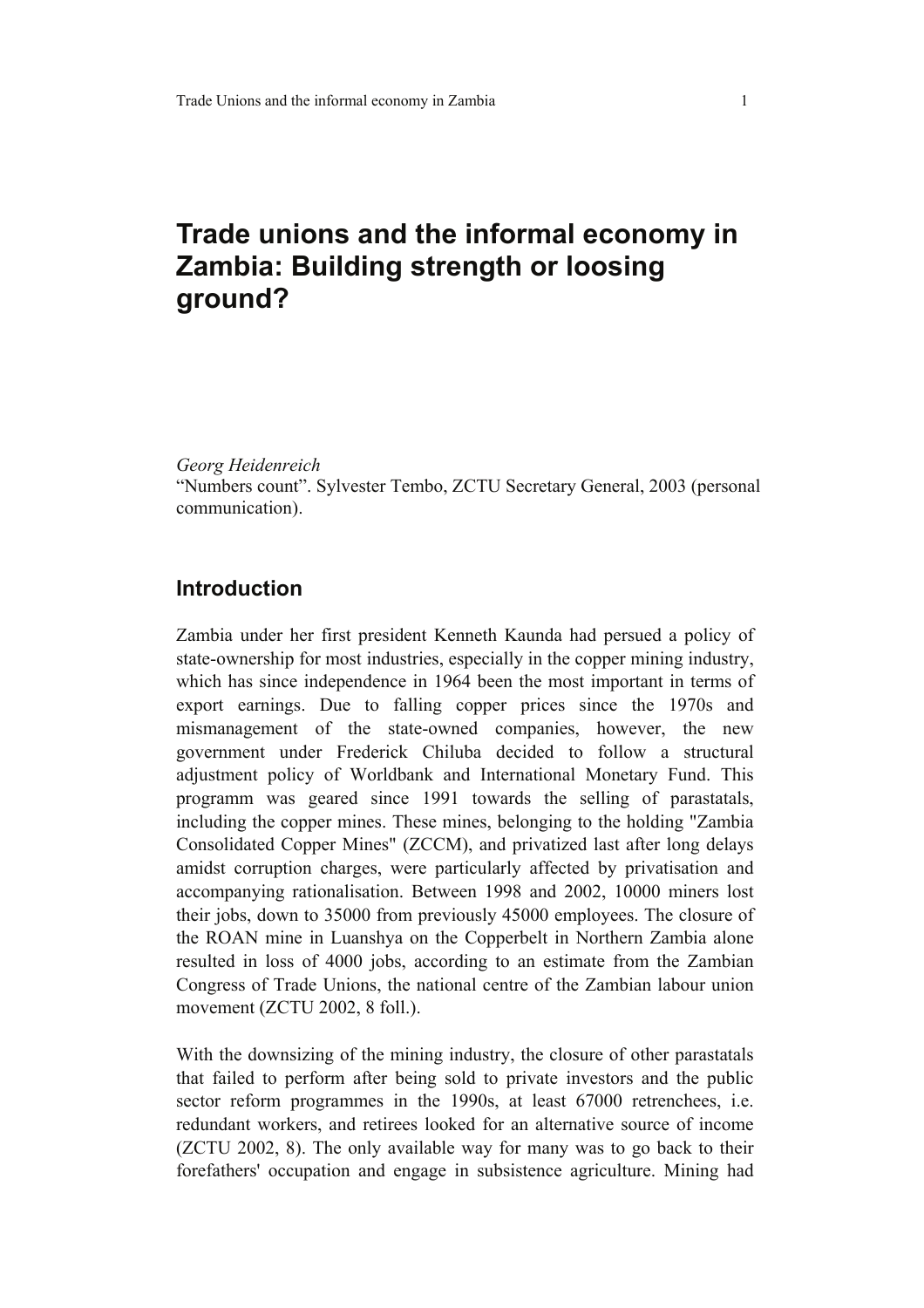been done on the Copperbelt in third generation, to go back to the land is not an easy option for a retrenched or retired person, who was used over twenty or thirty years to get a reasonable and regular salary with other benefits such as free housing or medical care. Moreover, most former employees opted not to go to those more fertile areas of their ethnic origin, but to stay on the heavily industrialised Copperbelt, as the housing estates of the mining companies had also been sold off, in this case to the tenants.Northern Zambia since the beginning of the last century. Even if one's own family had not been miners in the second or

Most former miners and other parastatals' employees will therefore try to do some agriculture on fields near to their homes, often illegaly on polluted land belonging to the mines. In addition, the affected people and their families might engage in petty trading in the big towns on the Copperbelt, or start a small workshop like carpentry or welding, if skills and funds are available. Therefore, formerly rather priviledged workers and their families find themselves joining the vast majority of Zambians working in the informal economy.

This paper examines how the unions in Zambia react to such drastic changes in the country's formal economy by putting a new strategy towards the informal economy workers in place. This implies an assessment of the NGOlike approach that came with the international assistance in order to work out and implement the strategy, both in terms of its effectiveness towards the intended informal economy promotion and with regard to traditional union structures like a centralized organizational model still based on experiences from the former state-owned industries.

### **1. Trade Unions and the changing economy in Zambia**

The informal economy supports nine out of ten working people in Zambia. Only 477000 Zambians out of 4.6 million economically active persons are formally employed, while the total population consists eleven million people, i.e. the vast majority find their living in the largely subsistence-oriented areas of agriculture, small-scale trading, crafts and services (ZCTU 2002, 10).

In Zambia as in other developing countries, the informal economy is characterised by insufficient levels of state recognition, support as well as legal protection and social security. Due to the limited access to Business Development Services (such as professional and entrepreneurship training)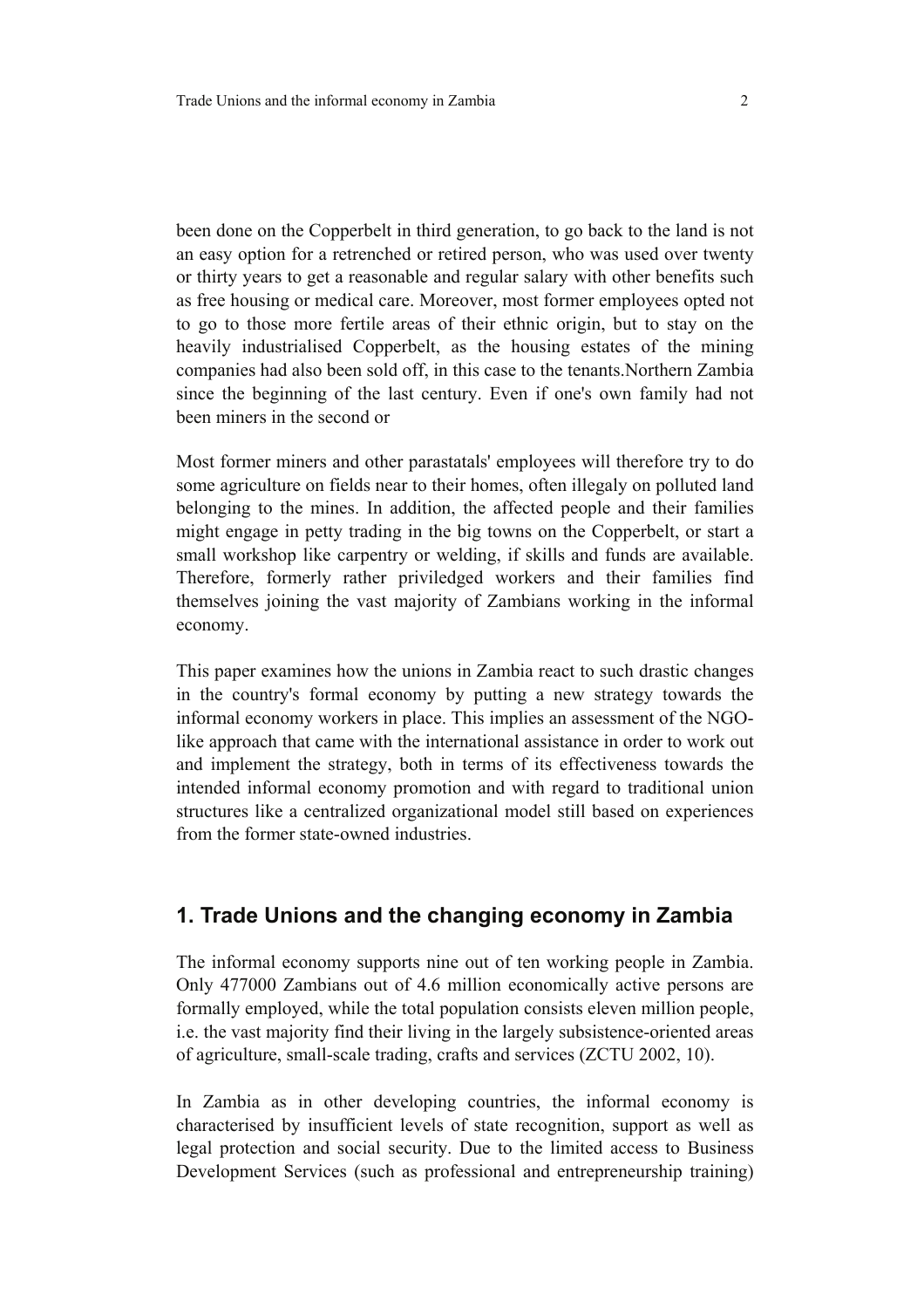and to Micro-Finance Institutions, productivity and consequently income levels are also generally low. Equally limited is the social representation in informal sector associations, where so far only a fraction of the microentrepreneurs and casual workers have organised themselves.

In this paper, the following definition of the International Labour Organization (ILO) applies, which coined in the seventies of the last century the term "informal sector" (now mostly called "informal economy"), i.e. "very small-scale units producing and distributing goods and services, and consisting largely of independent, self-employed producers in urban areas of developing countries, some of whom also employ family labour and/or a few hired workers or apprentices; which operate with very little capital, or none at all; which utilize a low level of technology and skills; which therefore operate at a low level of productivity; and which generally provide very low and irregular incomes and highly unstable employment to those who work in it. They are informal in the sense that they are for the most part unregistered and unrecorded in official statistics; they tend to have little or no access to organized markets, to credit institutions, to formal education and training institutions, or to many public services and amenities; they are not recognized, supported or regulated by the government; they are often compelled by circumstances to operate outside the framework of the law, and even when they are registered and respect certain aspects of the law they are almost invariably beyond the pale of social protection, labour registration and protective measures at the workplace" (ILO 1999, 1).

The interest of the labour movement in this part of the economy is a rather recent development. "In the past the informal economy was regarded as a marginal or temporary phenomenon that was bound to wither away and die with modern industrial growth, as illegal activity with which the labour union movement should have no contact or as a conspiracy of employers to undermine the rights and conditions of organized workers." (Spooner 2005, 15). This has changed after recognizing that in Africa the majority of the labour force works in the informal economy and therefore needs "a combination of protective legislation and unionisation" in order to improve their poor working conditions (ALRN, 24). At the same time, the unions stress job creation as a field of activity in terms of lobbying the state for better framework conditions with regard the the informal economy, but also to get themselves as unions involved into income generation projects as a means to fight poverty (ALRN, 4).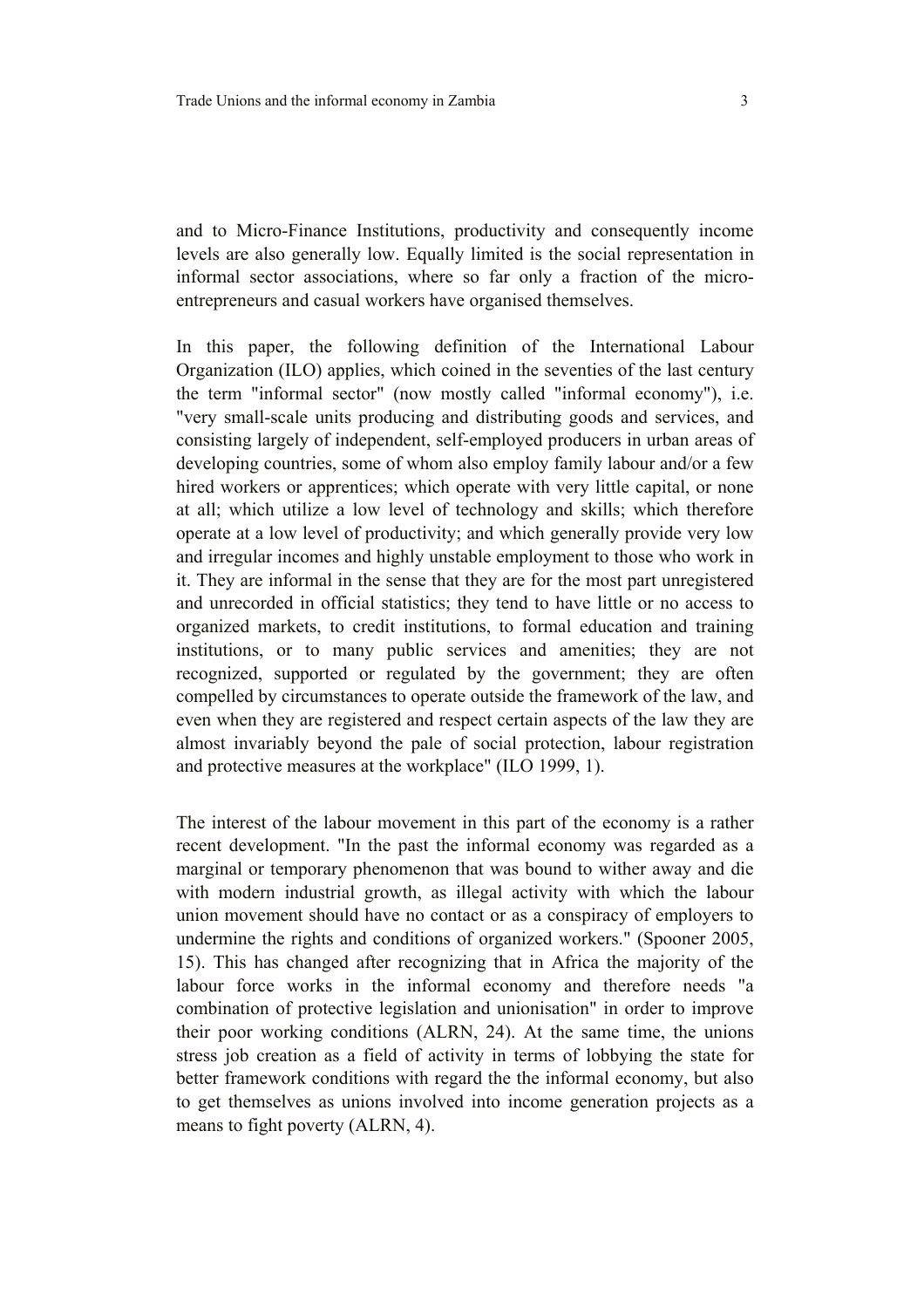Given the ambiguous viewpoint of the unions towards the informal economy, it is not surprising that the term itself is dealt with some difficulty within the labour movement. Some unionists reject the idea that the complexity of activities that people do for subsistence or survival can be framed within the concept of informality alone; instead the unions' support for all unprotected, excluded, unrecognized or unrepresented workers should be stressed (Justice 2002, 3-5, in: ILO 2002). Others accept it for practical reasons as the term is being used widely since its release by ILO in the 1970s (Castillo Gerardo; Miguel Frohlich; Alvaro Orsatti 2002, 9, in ILO: 2002). Even if the term is being used, although in an uneasy way, doubts remain from the unions' perspective with regard to its development potential (ZCTU, MUZ: 2004, 3). Nevertheless, the labour movement globally gets active for the informal economy as the alternative, ie. the representation of informal workers by national or even international Non-Governmental Organizations "would not just weaken labour union representation but could shift the fundamental historic balance between capital and labour at the ILO. Therefore, any suggestion that NGOs could 'represent' the interests of informal-economy workers is fundamentally opposed by the unions, who sense a potentially dangerous precedent for ILO reorganization." (Spooner 2005, 15). Union efforts within the informal economy therefore ensure that the socalled tripartite structure at the International Labour Office and similar structures on national level like in Zambia comprising of government representatives, employers' federations and labour unions is kept and a quadripartite structure including the NGOs prevented. The unions do encourage cooperation with NGOs, however, as long as their mandate to speak out for all workers is not compromised (Spooner 2005, 15).

Due to its level of industrial development in the mining sector and Kaunda's socialist approach, the Zambian level of trade union organization in the formal economy is quite high. About 212000 workers representing 45% of the 477000 formally employed persons are unionized in one of the 26 member unions affiliated to the Zambia Congress of Trade Unions (ZCTU 2002, 16). In the 1970s the level of organization stood at 80%, however, but fell due to neoliberal labour legislation and structural adjustment programmes in the 1990s as stated by the African Labour Researcher's Network (ALRN 2003, 3). The Mineworkers' Union of Zambia (MUZ) alone lost 13000 out of 38000 members between 1998 and 2002, mostly due to privatisation effects, but also because of upcoming rival unions. Alltogether 18000 former trade unionists affiliated to ZCTU have joined the competing Federation of Free Trade Unions of Zambia (FFTUZ) (ZCTU 2002, 12).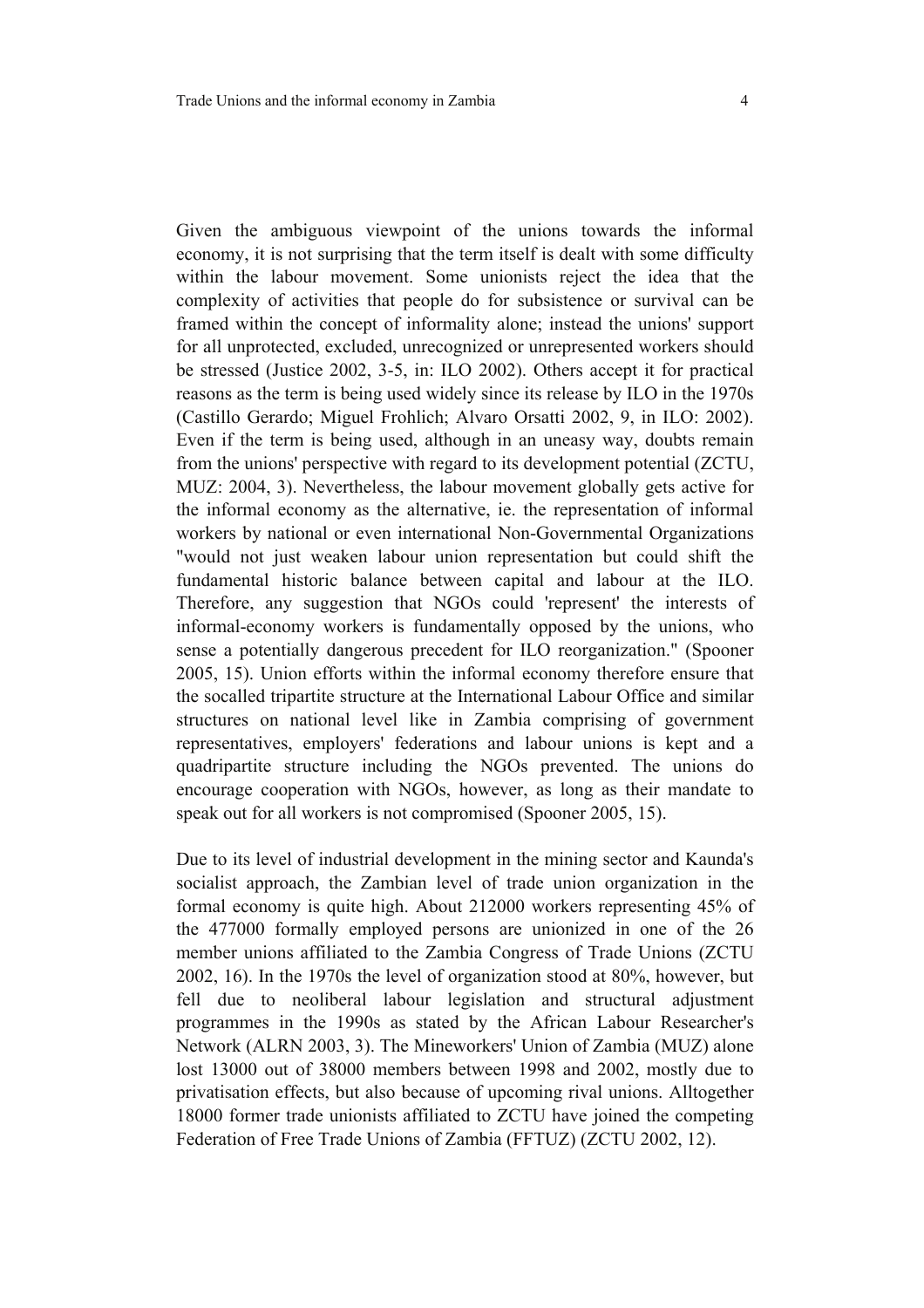By the mid-nineties, ZCTU and MUZ (Mineworkers Union of Zambia) had realized the scale of the problem coming up due to massive membership loss, i.e. both in the economic and political sphere. Consequently they acknowledged for the first time some responsibility for their former members as a way of membership retention. As trade union membership ceases three months after leaving employment, most retrenchees and retirees were left on their own to survive and to organise themselves. Now that the door was open towards the informal economy, also other informal economy workers could be seen as potential members (Muneku 2001, 91).

ZCTU and its member unions did not go to the extent, though, of taking on informal sector operators as fully-fledged members in their individual capacity as a means to make up for the current membership loss. An amendment in the unions' national centre's constitution was passed, however, to enable informal economy organizations to be associated to ZCTU, and possibly in future also to its affiliated unions (ZCTU 1997, 14). These informal sector associations are mainly aimed at improving business opportunities for their members by providing skills and information exchange, but also at welfare and lobbying. As part of a membership retention and mobilisation effort, the unions hope to regain organizational and political strength by this opening towards informal economy workers (ZCTU, MUZ 2004, 14). In order to reach out directly to the now informal sector operators and other potential members, the unions opened up two Business Development Service centres in the Copperbelt mining towns of Kitwe and Chingola.

As it is the case with unions in other developing countries, the Zambian trade unions accepted external assistance in their approach to support and organize the informal economy labour force due to their own lack of capacity (Spooner 2005, 28). Therefore funding and consultancy for related programmes was agreed upon with three German organizations, i.e. Friedrich-Ebert-Foundation (FES), German Technical Co-operation (GTZ) and German Development Service (DED), each of which played a specific role within this organizational development process. FES has a long history of co-operation with Zambian unions and therefore acted as a door-opener in this sensitive field, while GTZ and DED since long promote informal economy (or small businesses) activities.

In March 2004, the ZCTU General Council adopted the "Strategy Paper on Employment Promotion by Trade Unions in Zambia", thereby moving a step further towards a clear definition of their role in the informal economy that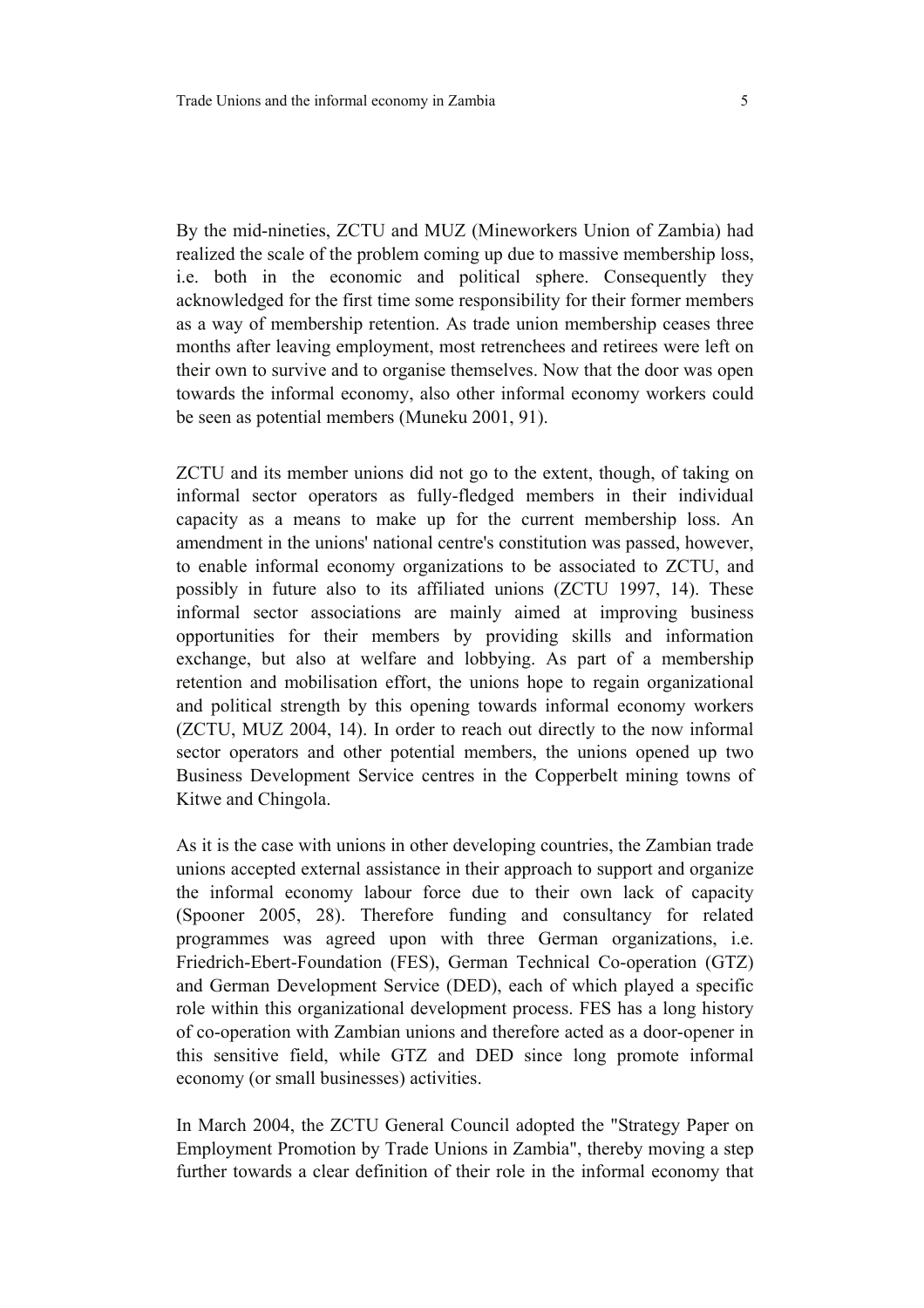was felt lacking before (Muneku 2001, 93). This strategy brings together the different components relevant for the support and organization of the informal economy by the labour movement in Zambia, including demands for the government and the formalised private sector to play a more active role in employment promotion. It also supports a strong move among trade unionists to revive the co-operative movement as an opportunity to promote productivity in the informal economy and to ensure compliance with standards of working conditions and labour relations (ALRN, 5).

Against this background, it can be expected that such a long-term and fundamental process of opening towards the informal economy involves attitude changes and organizational development both at ZCTU and affiliated member unions' level. The following questions are tackled by this paper:

- 1. What is the impact of the unions' efforts on the informal economy workers, especially retrenchees and retirees, in terms of business development and workers' representation?
- 2. How do trade-union specific factors (goals, structures, traditions) on the one hand and factors typical for the informal economy influence the interaction between unions and informal sector operators?
- 3. In which way do certain tendencies that are typical for nongovernmental organizations (NGOs) rather then for trade unions, e.g. external funding, so called cross-cutting issues and decentralised organizational structures, influence the unions' perception and strategy towards the informal economy?

The next chapter will look at the basic strategies needed to overcome certain deficits of the informal economy. This is followed by issues relevant for micro-entrepreneurial development and how the business support system, including the unions, can contribute to their development on different levels. Close attention will be given especially to efforts of closer collaboration and networking among informal sector operators in order to enable them to raise productivity out of their own initiative.

Informal economy interventions and intended measures by ZCTU and MUZ are then described and analysed in more detail with the objective to work out trade-union specific strengths and weaknesses regarding their contribution to the informal economy support and representation. The union's role in closing the existing gap between the heterogeneous activities of the informal sector operators and the equally complex support system providers will be discussed, before finally the question of the impact from NGO-like structures and tactics for the Zambian labour movement will be dealt with.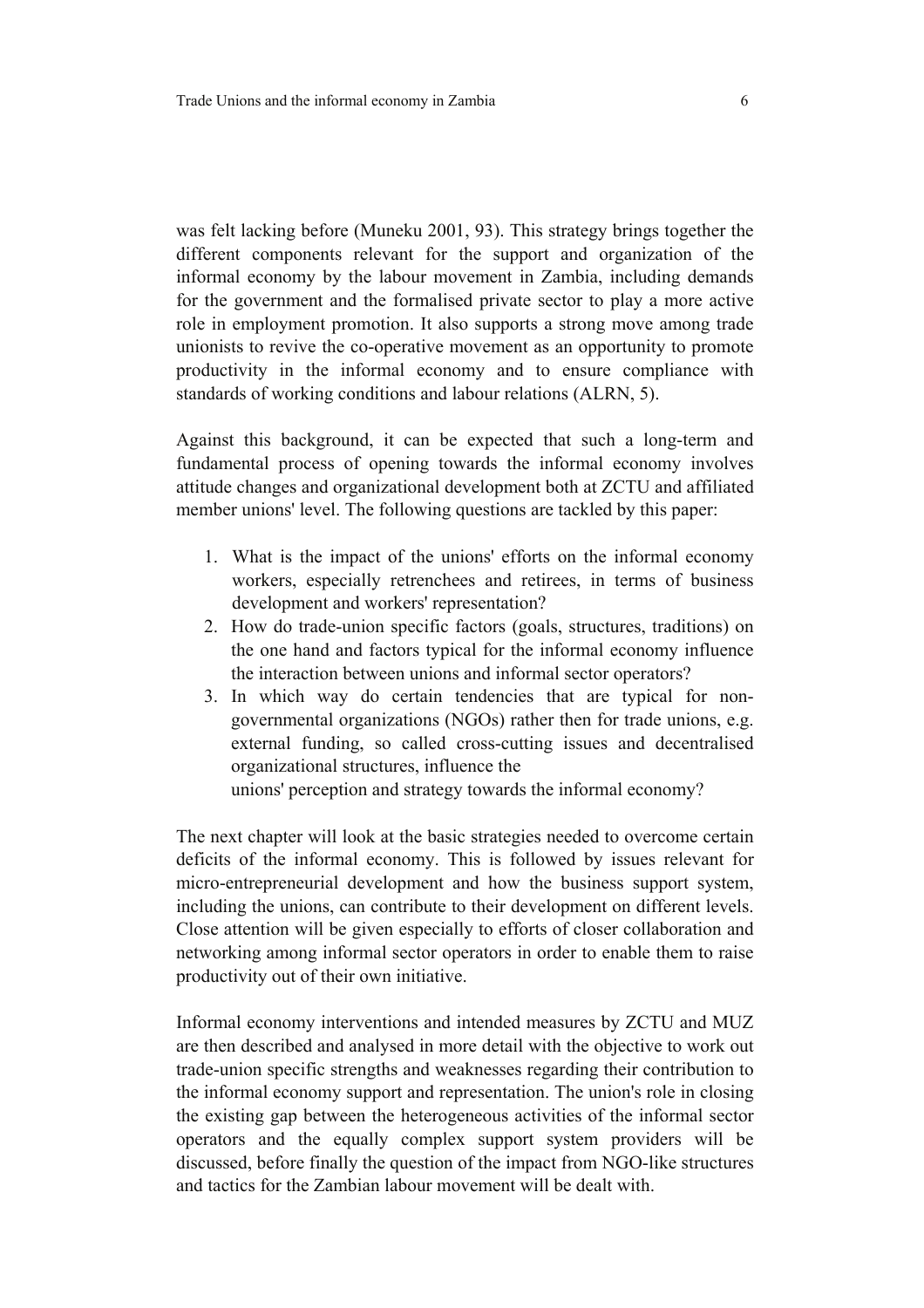## **2. Criteria for the support of the informal economy in Zambia**

The informal economy in Zambia, like in other developing countries, provides the basic needs of the majority of the population. Its human ressource potential, however, is under-utilised. Low productivity and consequently low income levels are mainly due to an insufficient access of informal sector operators to support services like basic education, vocational training or business finance. "Qualitative transformation" of the informal economy towards increasing growth, productivity and income levels marks the objective of the support systems (Odera 2004, 5). In order to achieve this goal, certain strategic elements need to be put in place, i.e.:

- **Entrepreneurial development (e.g. provision of business** and technical skills)
- Networking (to enhance business co-operation and to increase socio-political representation)
- Innovation policies, which should be consumer- and government-driven, i.e. not only by the existing producers
- Access to finance, which has to be made easier for the entrepreneur (Wohlmuth 2004, 231)

The unions in Zambia have proclaimed that it is their intention to organise the informal economy and to support the informal economy operators. In order to achieve this ambitious goal, they put the following measures in place:

- Vocational skills training centres (CISEP), offering short-term courses based on a module system, mainly for retrenchess and retirees (since 1998)
- **•** Organising micro-entrepreneurs and casual workers into informal sector associations (since 2002)
- Policy guidelines on informal economy support and organizations ("Strategy Paper on Employment Promotion by Trade Unions in Zambia) (since March 2004)
- Revival of the co-operative movement in collaboration with the Zambia Co-operative Federation (since October 2004)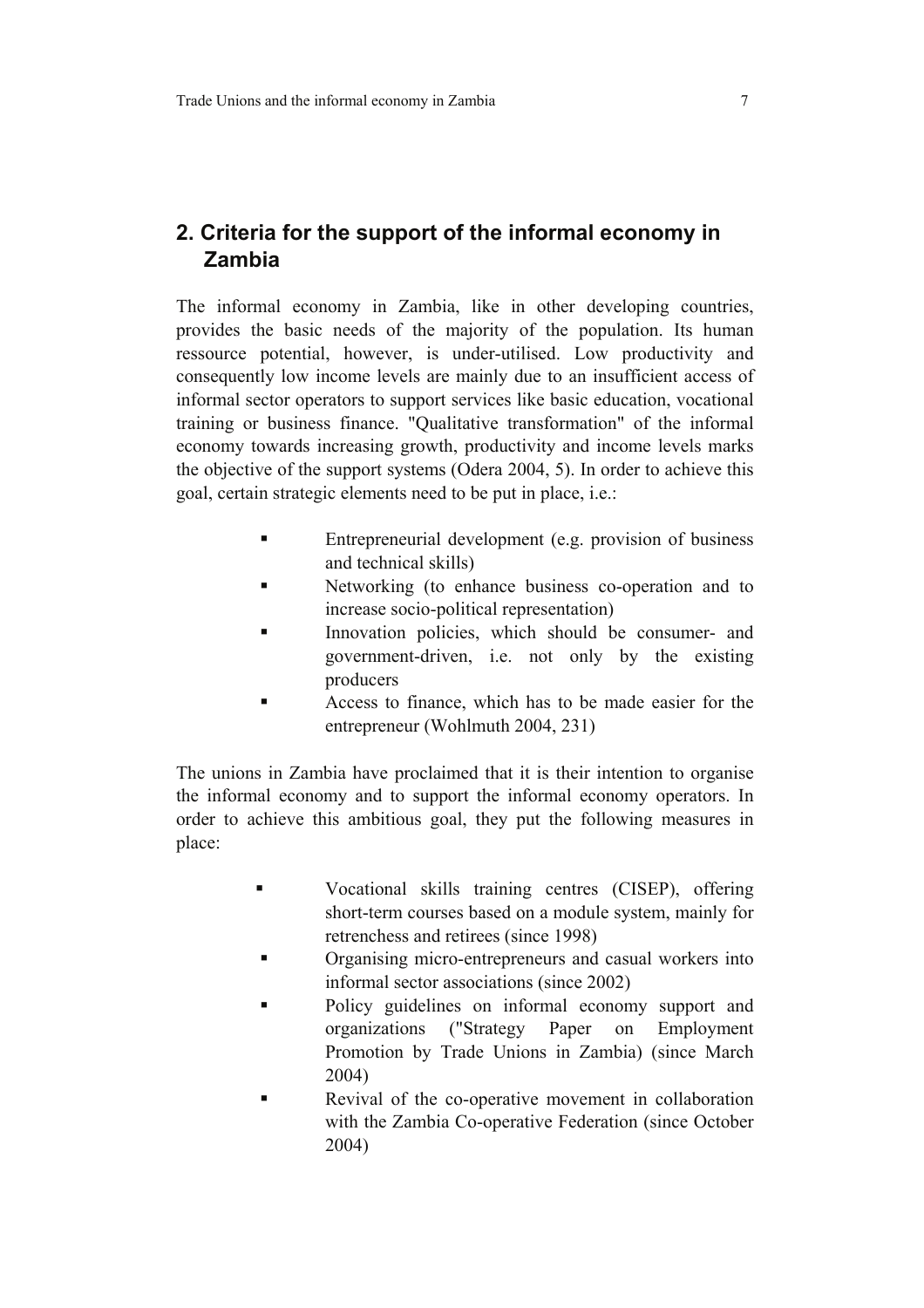The first two of these measures, i.e. CISEP Centres and to some extent the organization of informal sector associations, can already be analysed based on some practical experiences. Both have a rather specific trade union character, meant to address a shortage of skills for retrenchees and retirees in order to prepare them for self-employment, and the retention of former employees in the labour movement.

The Employment Promotion Strategy and the proposed revival of the cooperative movement, however, are geared towards a broader vision of a possible alternative to neoliberal economic policies on the one hand, and the stagnant retention of the majority of the population in a basic-needs oriented subsistence economy. Both approaches are in different stages of operationalisation and even planning (so far, the co-operative revival is not much more than a light at the end of a tunnel), and can therefore only be assessed along conceptual lines, not its practical implementation.

## **3. Entrepreneurship, education and co-operation in the informal economy**

## **3.1. Informal sector operators and their challenges as microentrepreneurs**

The perception of deficiencies in the informal economy, which need eventually to be addressed by the support system, depends on the position of the different stakeholders.

From the perspective of the informal sector operators, basic problems comprise of:

- $\triangleleft$  lack of start-up and working capital
- $\triangle$  limited access to support services
- low customer demand
- lack of self-confidence to start and run an informal business (especially among retrenchees and retirees after the "retrenchment shock")

Business development service providers like CISEP stress in addition the following: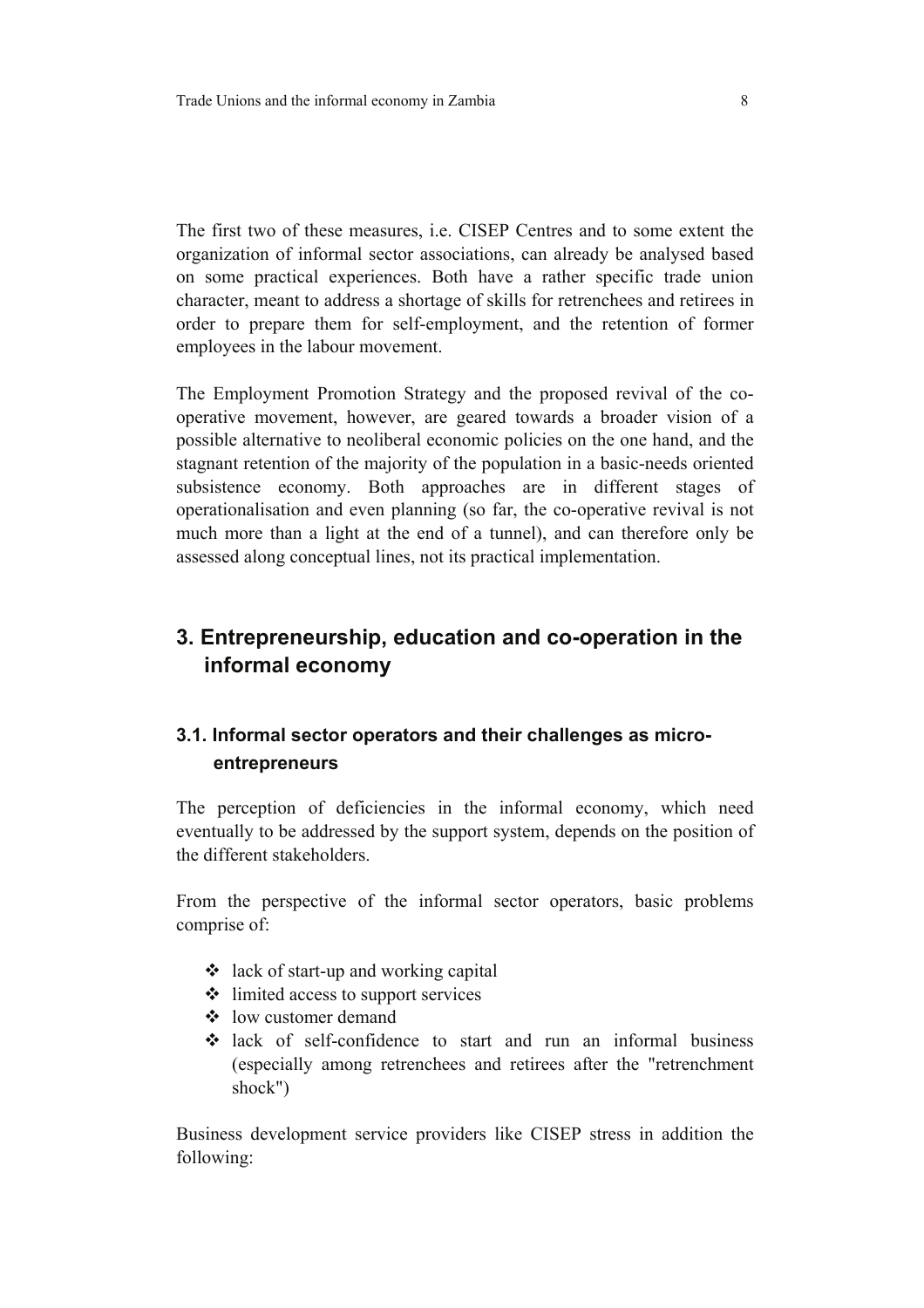- $\div$  insufficient technical and business skills
- $\triangle$  partially lacking basic (primary) education
- lack of entrepreneurial, market-oriented attitude
- low innovation capacity
- $\triangleleft$  low productivity
- limited self-organization, networking and business-oriented cooperation

From a trade unions' point of view, deficiences also include:

- $\triangleleft$  lack of socio-political representation
- non-existing formal social security
- $\cdot$  insufficient application of existing working condition legislature

In order to adress these problems, support providers have to take especially business-related skills and the willingness and capability for co-operation on different levels and in different forms into consideration.

In the following, two aspects of informal sector promotion will be analysed, which are of direct importance for the unions' existing programmes, i.e. skills levels on the one hand and the ability to co-operate and to network on the other. Aspects of finance and innovation capacity are mainly indirect issues for ZCTU's efforts and will be dealt with under the aspect of lobbying and collaboration with other stakeholders (cf. Chapter 4.5.).

## **3.2. Technical and business management skills of microentrepreneurs**

A vast majority of informal sector operators in Lusaka stresses their lack of market (61%) and capital (21%) as the most pressing business problems, while insufficient technical or business knowledge is only listed by a minority of 3% (Albrecht et.al. 2000, 23). Studies for the Zambian Copperbelt region come up with similar results, where lack of skills is only seen by 8,3% of the former miners as a major hindrance to the development of the enterprise (Chisompolo et.al. 2003, 58).

From a service provider's point of view, however, there are clear indicators that many micro-entrepreneurs indeed lack basic skills. More than half do not keep any records at all (Guter et.al. 2000, 27), and three quarters do not know how to get a loan (Chisompolo et.al. 2003, 29). Technical skills vary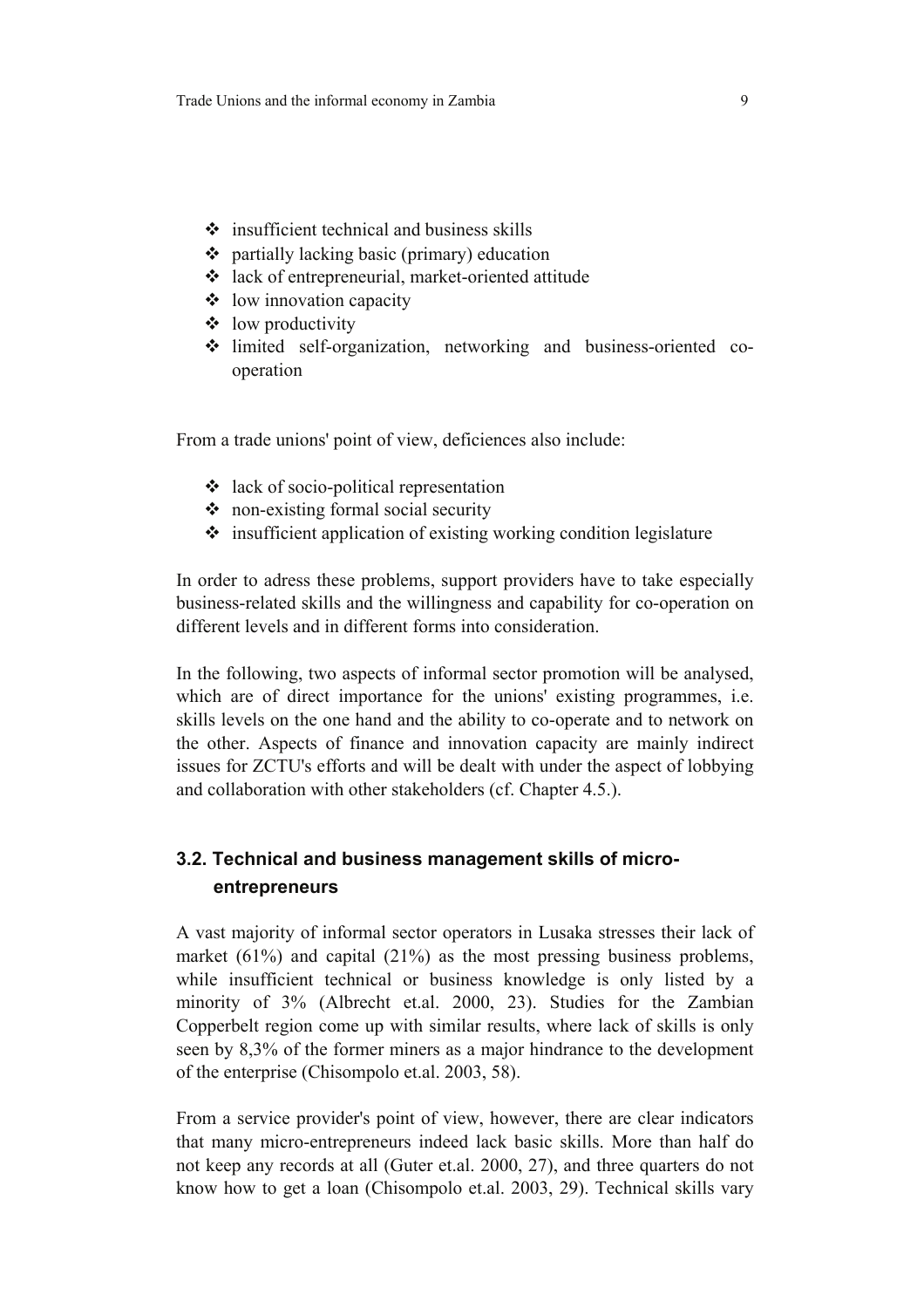considerably among producers and service providers in the informal economy, but even artisans striving at higher quality products complain about lack of available designs and techniques in order to improve sales. It is therefore eveident that the limited basic vocational levels also negatively affect the producers' innovation capacities, i.e. to react timely to new market and technological demands.

It is also appalling that in Lusaka nearly half of all respondents (46%) were not interested in any form of further training, which coincides with an equally high level of people (55%), who do not attempt to improve on their business situation at all. Again, out of those, who tried to do anything, about a third (29%) were looking for a loan, while a mere 3% mentioned business training and counselling a possible solution (Guter et.al. 2000, 24). Like for lacking basic technological skills, insufficient business management knowhow inhibits the development of entrepreneurial planning and management capabilities necessary to succed in a market economy.

Among ex-miners on the Copperbelt, the willingness to get training was significantly higher (94%), although even these respondents do not see it as a major way of solving the pressing business needs (Chisompolo et.al. 2003, 32). The higher interest on the Copperbelt is probably due to the fact that the ex-miners were exposed to the quality-oriented performance of the formal economy.

The formal educational level of informal sector operators has changed in Zambia. During the times of a state-controlled economy, most microentrepreneurs had reached only basic education levels, while today 60% have gone beyond that to secondary or even tertiary levels. This indicates that the informal economy due to the insufficient growth of the liberalised economy has become a regular labour market even for the better qualified workforce (Gruner et.al. 2000, 12). This argument is being supported by the fact that 70% of all trade school leavers fail to get formal employment, at least soon after graduating from the institution-based vocational training (Müller et.al. 2002, 13).

Most informal sector operators go through one of the following skills acquisition systems:

 $\triangleleft$  traditional apprenticeship with an average length of 6 months and unstandardised contents, no certification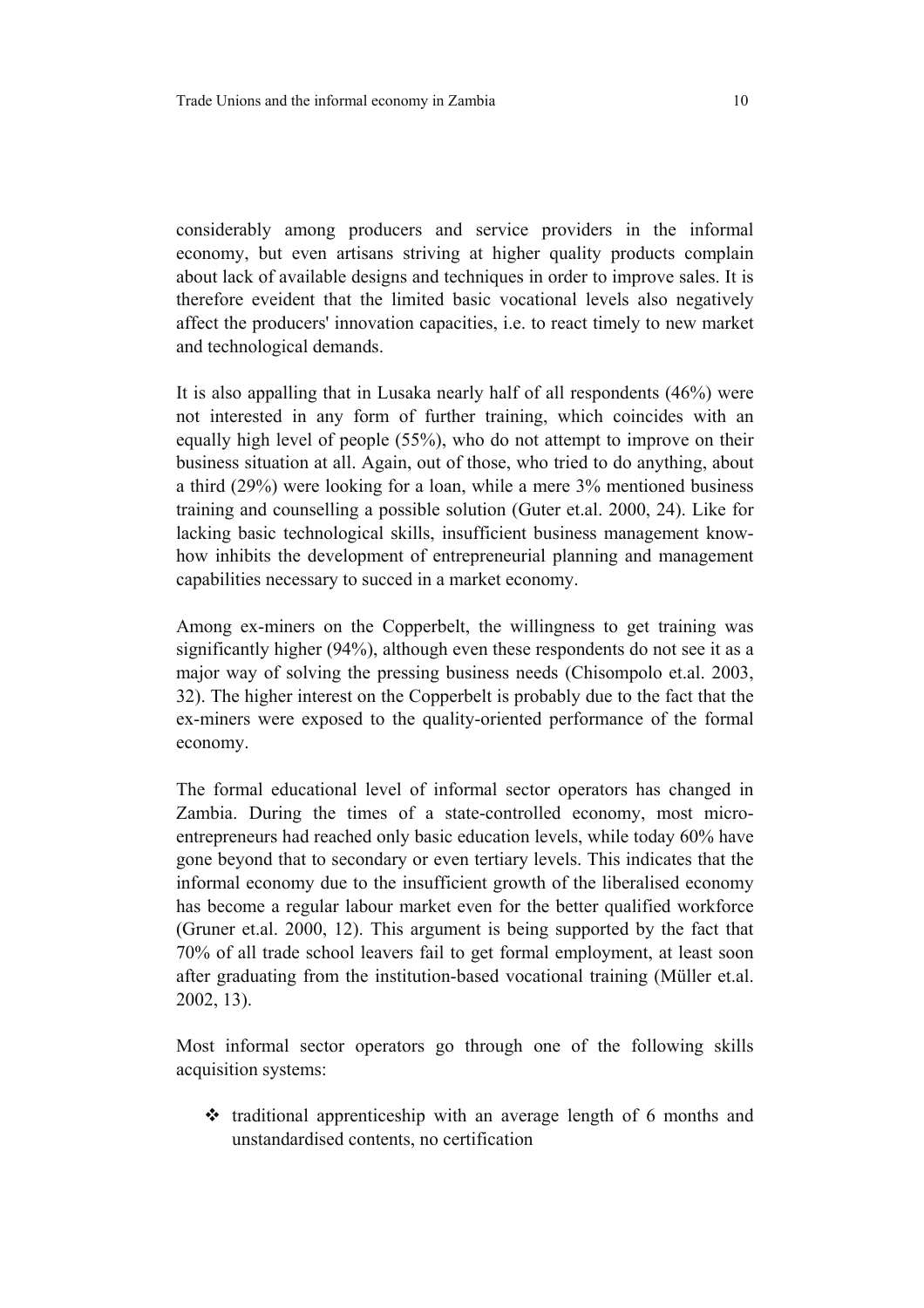- $\triangle$  institution-based pre-employment vocational training, between six months and three years, standardised curriculum and state-recognised certificate and diploma
- acquisition of skills during long-time formal employment, common with retrenchees and retirees from the former parastatal companies, especially ex-miners.

All these systems have advantages and disadvantages in terms of serving those active in the informal economy. The traditional apprenticeship is affordable, because there are no fees to be paid, and leads to the possibility to get a wage income or start a business after a short time of training. It lacks, however, formal recognition (and therefore the access to the formal economy) and does not provide sufficient theoretical knowledge. Graduates from the trade schools, on the other hand, lack the hands-on experience and attitude of self-employed producers and service providers.

Some trade schools offer the possibility to informal sector operators to attend short-term technical and management courses to self-employed people. The CISEP approach is actually based to a good extend on the collaboration with these existing training institutions. There is also a provision that artisans can pass a recognised trade test at a trade school. This possibility, like the training courses, is however still underutilised due to perceived high costs for the entrepreneurs.

In order to improve the traditional apprenticeship system, it will nevertheless be of great importance to improve the level of knowledge transition from the micro-entrepreneurs as trainer to the apprentices as trainees. It has been proposed to specifically uplift the technical and business managment skills of informal economy trainers through trades schools, CISEP centres and other institutions of vocational and entrepreneurial training (Müller et.al. 2002, 13). Such programmes should possibly coincide with efforts by TEVETA and other government organs in Zambia to revive the formal apprenticeship system that was abandoned in 1973 in favour of the institution-based vocational training.

## **3.3. "Joining hands" and "networking" as business-related forms of co-operation**

As external interventions for the informal economy in Zambia tend to be unsystematic and rather scattered in view of the massive scale of the assistance needed, business-oriented co-operation, i.e. networking, self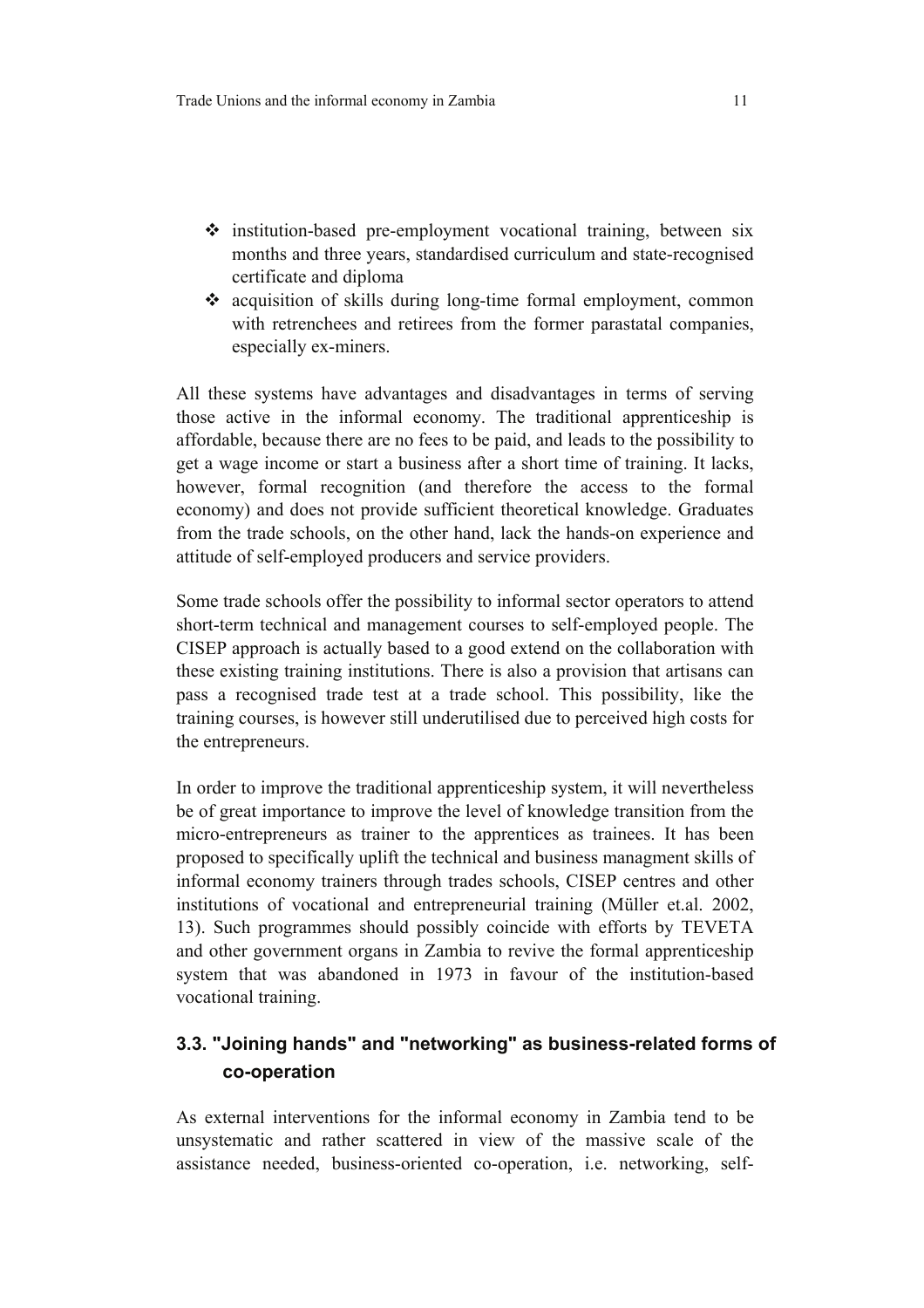organization and entrepreneurial collaboration between micro-entrepreneurs are of crucial importance in order to raise productivity and income levels.

#### **3.3.1. Forms of co-operation between micro-entrepreneurs**

For analytical purposes in this text, "entrepreneurial co-operation" is referred to as any form of working together between informal sector operators for purposes related directly or indirectly to the business, both on temporary or permanent basis. Directly business-related activities such as joint supply, production or marketing are referred to as "joining hands", while "networking" aims at indirect improvement of the entrepreneurial performance (lobbying, access to the support system, welfare aspects).

Some typical forms of "joining hands", which are common in different African economies, have been described as follows (van Dijk 2004, 346):

- collaborating in one activity to reduce costs (renting a room to work as independent traders) or to limit competition (business areas for mobile tailors or beer brewers)
- $\cdot$  working together with regard to different, but complementary activities (car mechanic located near to panel beater or spare part seller) to attract customers
- making use of other informal sector operators as subcontractors (carpenters) on a mutual basis (wider market, knowledge exchange), occasionally also on joint orders
- starting a (registered) enterprise together as co-entrepreneurs (partnership)

Micro-entrepreneurs also use their associations on utilisation of business opportunities, although from a legal point of view (registration, association's constitution) their nature as non-profit organizations underlines their functions with regard to lobbying, social support and economic improvement by providing services or access to the support system. As it was pointed by a study on informal sector associations in Zambia (Albrecht et.al. 2001, 18), these types of associations can be distinguished:

- Trade-based organizations, e.g. carpenters or marketeers in a particular area
- Locality-based organizations, comprising members from different trades
- Social-group based organizations, e.g. women's groups
- $\triangle$  Regional or national umbrella organizations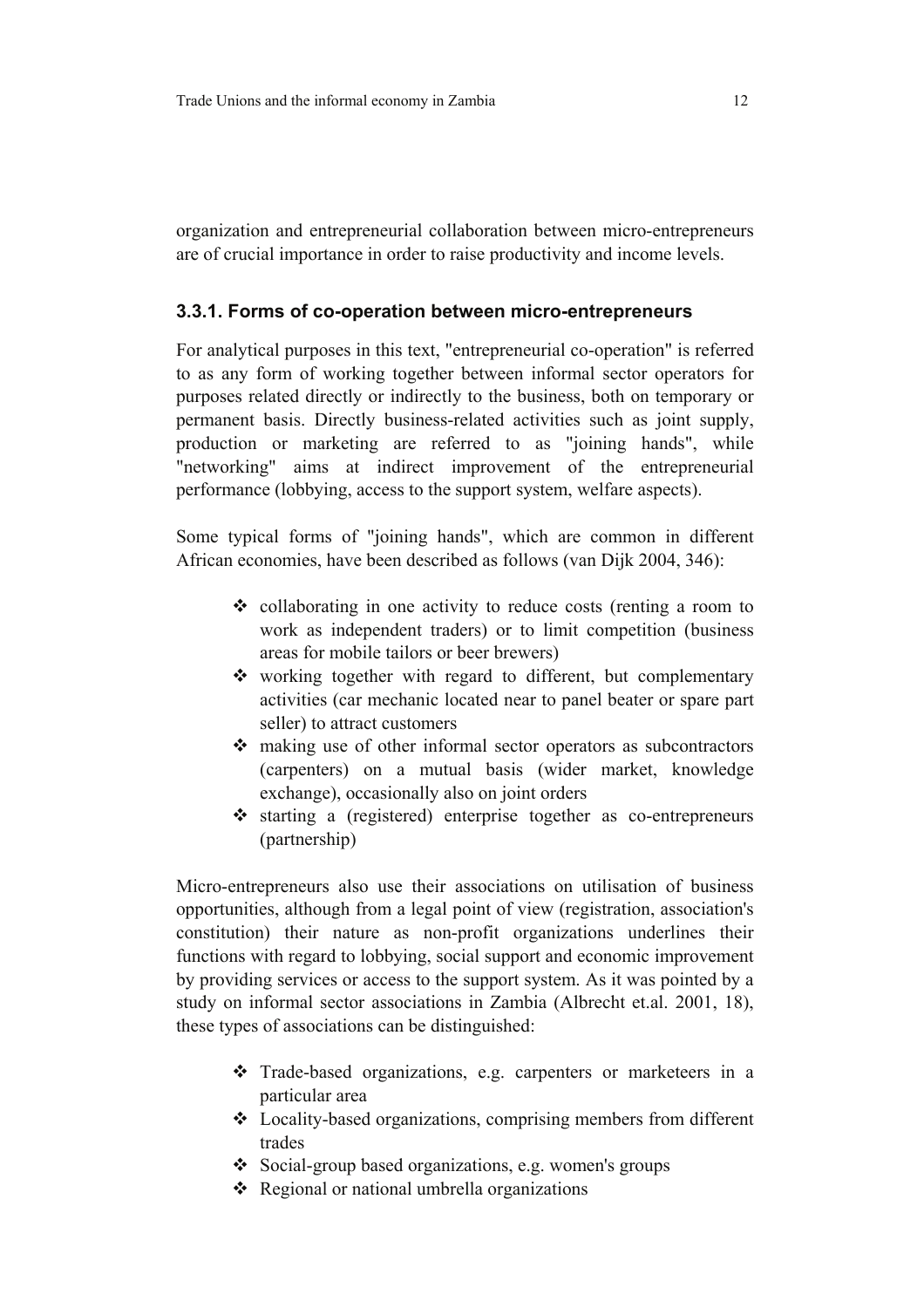It should be emphasised, however, that membership in an association might not automatically be linked to improved business performance. At least some successful entrepreneurs seem to shun away rather from associations than joining them (Albrecht et.al. 2001, 21). On the other hand, membership in an informal sector association has proven to be a business success factor (Chisompolo et.al. 2003, 48).

#### **3.3.2. Levels and factors of entrepreneurial co-operation**

Despite overlapping forms and functions of co-operation in the informal economy, joining hands and networking show some distinguished features according to their level of formalisation, their input level and their output level.

The following classification and analysis is based on these features, while there are some influencing factors, which are similar for all levels, although they appear in different intensity. These factors will therefore be presented after the classification.

#### *Level 0 ("Non co-operation")*

About a third of interviews informal sector operators in Zambia reportedly do not co-operate with other micro-enterpreneurs (Chisompolo et.al. 2003, 2). It is very likely, however, that occasional acts of co-operation do occur, even if they are not mentioned by the respondents.

#### *Level 1 ("Spontaneous co-operation")*

This is an entirely informal co-operation, where networking and joining hands go closely together, both in normative and practical terms. Most interaction is family-based, other on gender, locality and ethnicity.

The networking concentrates on mutual social support, i.e. sharing of resources in case of personal needs like at funerals; there is little emphasis on economic empowerment, and practically no lobbying activities.

Joining hands on this level focuses on "sharing" of tools and other ressources, with little "pooling" (e.g. by joint supply or orders) taking place;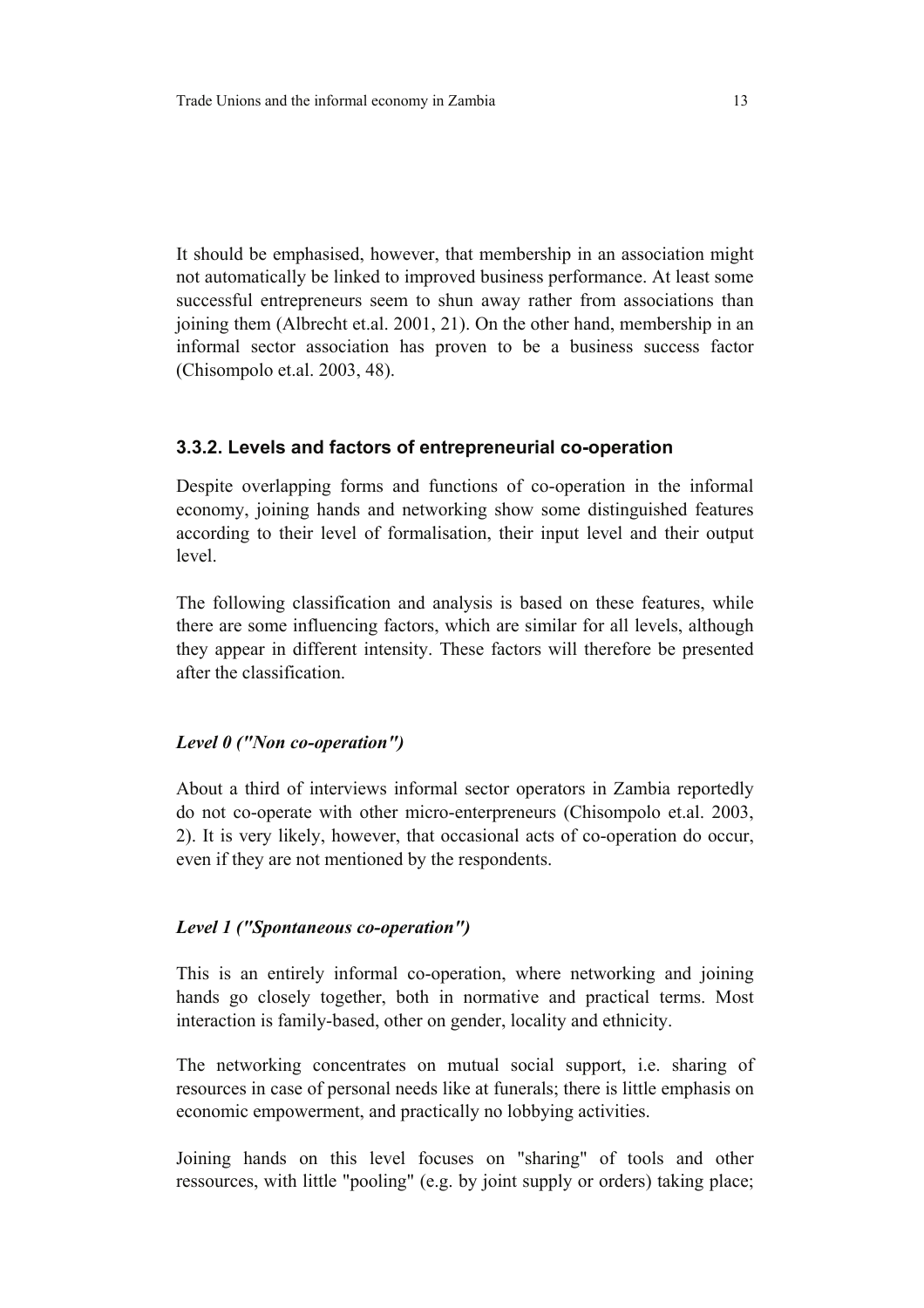the sharing is done on reciprocal basis with regard to joint orders or subcontracting.

#### *Level 2 ("Task-oriented co-operation")*

Both forms are here theoretically seperated, as (registered) informal sector associations by law are non-profit organizations in Zambia. However, many overlaps do occur and the associations are more or less vehicles for joint business ventures, even in the (legally wrong) perceptions by the members.

Registered informal sector associations provide mainly information exchange on business opportunities, enable members better access to support services (like training or loans). They are to some extend welfare-oriented (e.g. by providing funeral assistance) and do some local lobbying with regard to business infrastructure or the collection of local taxes or levies on their products. Outside interventions are mainly seen as a possibility to get access to "free services" (receiving attitude).

Registered micro-enterprises (as sole proprietor with silent partners or regular business co-operations) or unregistered, but regularly co-operating enterprises engage in pooling activities for supply, production and marketing. Sharing of ressources, both for business and private reasons, is nevertheless common.

#### *Level 3 (Formalised co-operation)*

These are networks with regional or even national functions on the one hand, and registered business entities (partnership company, co-operative) on the other. The potential of the highly organised informal sector associations is due to their capacity in sensitizing micro-entrepreneurs about the economic benefits of joining hands.

While national organizations play an important for the economic benefit of their member associations, lobbying activities and especially the access to donor funding becomes increasingly crucial on this level. Welfare activities on a mutual level are, however, less prominent.

Joining hands in co-operatives and partnership companies embraces all entrepreneurial functions. Pooling of ressources for supply, production, and sales outweighs the sharing aspect in business. Informal sector operators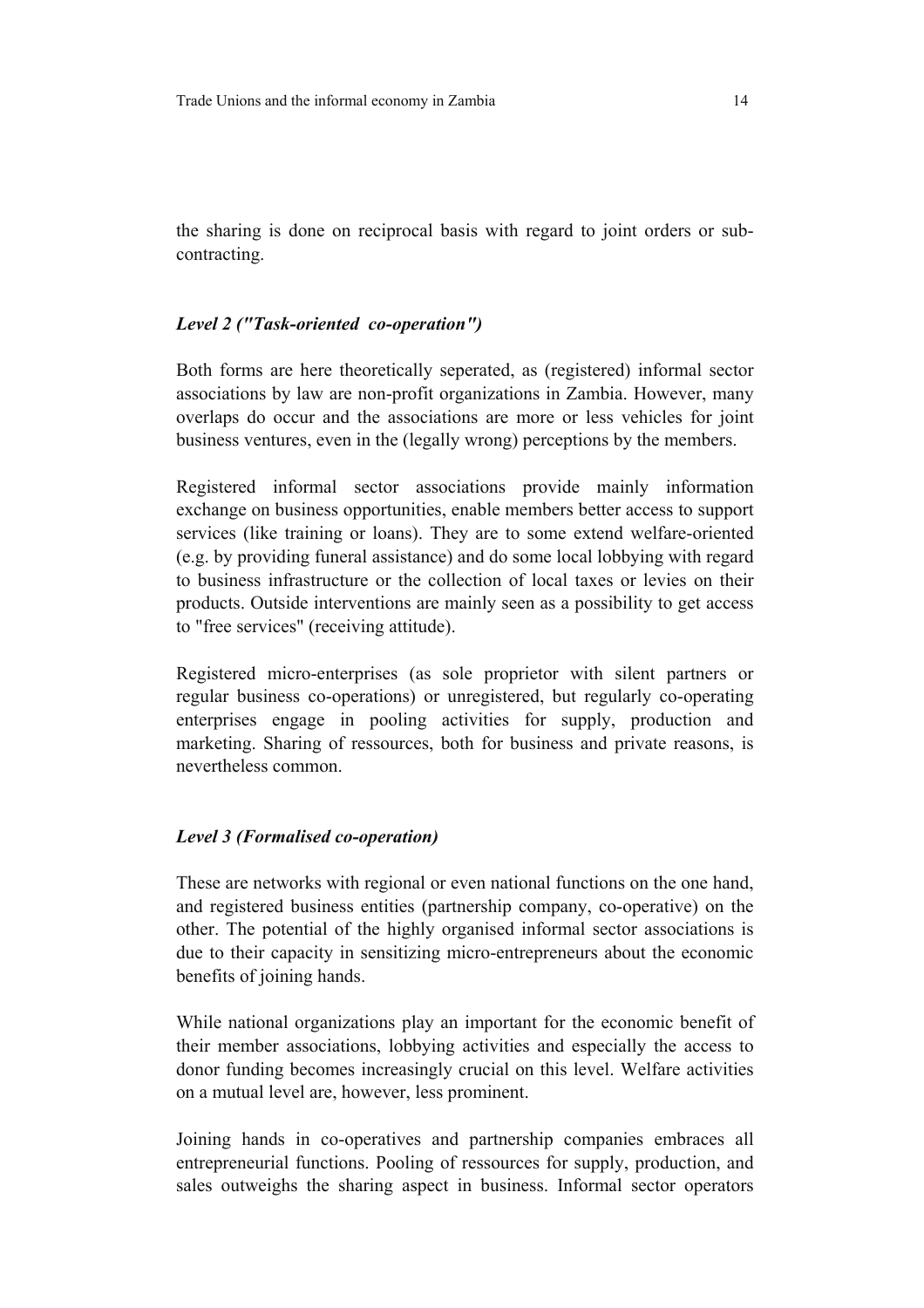might be engaged as sub-contractors without major mutual or social responsibilities.

Major influencing factors can be identified for the prevailing lack of cooperation. From the view of many micro-enterpreneurs, these are:

- Lack of trust, especially to non-family members
- Negative experiences with co-operation, which includes the mere perception of such "cases"
- Imbalance of skills between micro-enterpreneurs, mostly perceived as lack of certain technical skills

Shortcomings from the support provider's perspective:

- $\cdot$  insufficient provision of technical and business management skills
- lack of sensitisation efforts to propagate the advantages of cooperation
- $\cdot$  insufficient practical offers and support, e.g. limited choice of loan varieties
- $\triangle$  complicated and expensive registration procedures

Certain socio-cultural factors also have to be considers:

- prevailing subsistence-orientation (vs. market-orientation), i.e. economic goals and ambitions are limited
- \* gender roles, which confine the sexes (mostly women) to certain trades.

The gender norms clarify, however, that culture can also be interpreted and used in an appropriate and effective way, e.g. by setting up gender-specific businesses by both spouses and other members of the (extended) household. Due to the changing roles of female economic activities, role negotiations and therefore non-traditional business opportunities have also increased, although at the cost of social conflicts in the families (Schultz 2004, 433).

## **3.4. Strategies for the promotion of entrepreneurial skills and cooperation**

Interventions have to take the following basic criteria into consideration: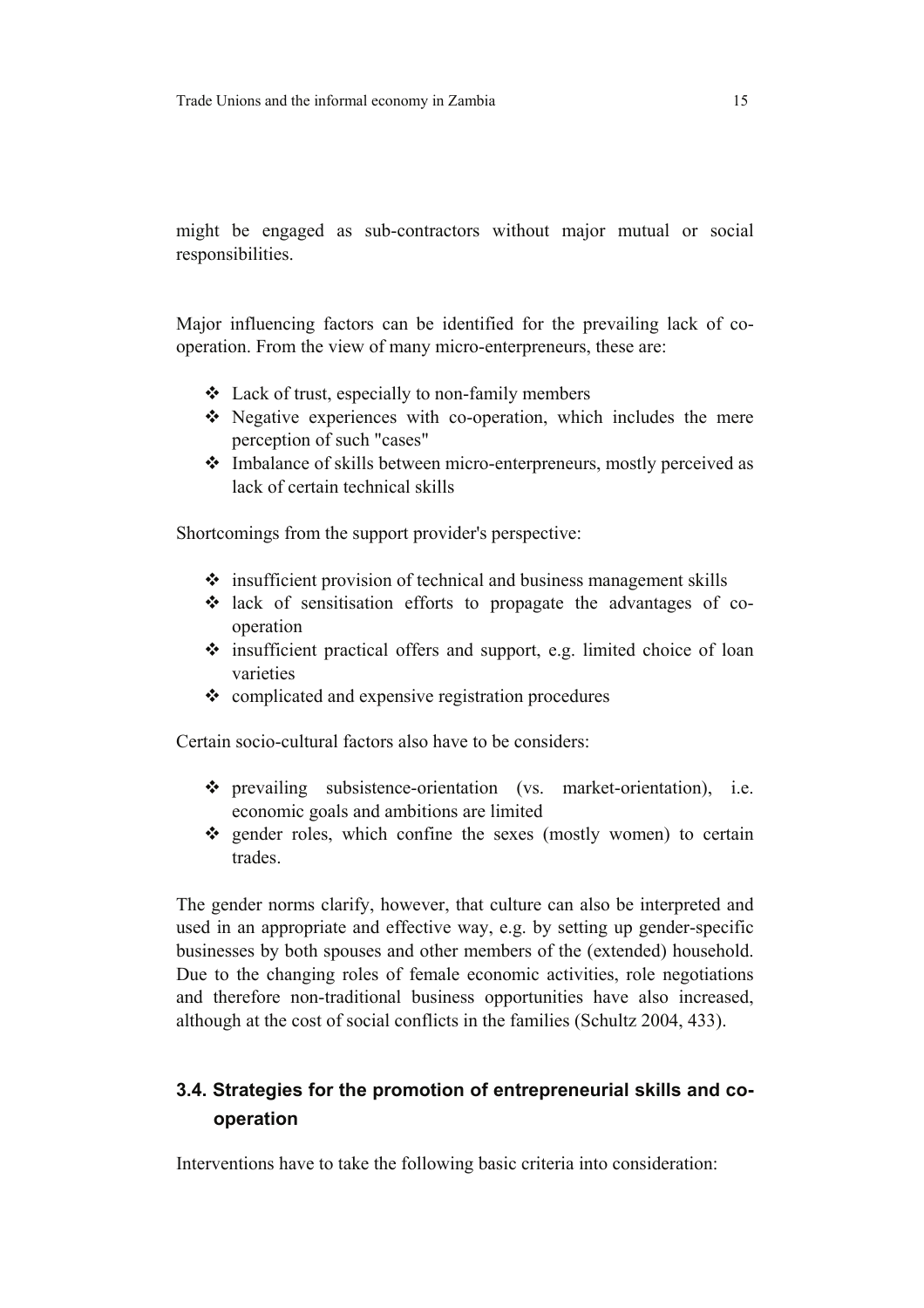- Awareness of socio-cultural attitudes, norms and perceptions related to production and consumption
- Provision of a wide range of business-related skills by public and private providers, including informal sector associations
- $\triangle$  Enabling legal, political and social environment, e.g. to make access to finance easier for informal sector groups or to provide good market facilities, including workshop areas.

Apart from education and co-operation as core aspects for interventions, there are also other factors. Interventions take place at different levels of economic and social institutions. Unlike in the formal economy, measures geared towards the informal enterprise will directly affect the microentrepreneurs social environment, from the (extended) familiy to his or her role in the local community. Aspects of entrepreneurial support are often connected with other issues relevant to the well-being of an individual, a family or community, e.g. women empowerment or HIV/AIDS programmes. Gender roles and health conditions determine the performance of the microenterprises.

There is, however, a yawning gap between the closely-knitted relationships on the grassroot levels, the business support system and the political and legal framework. On a national level, the Zambian government is supposed to provide an enabling environment for employment promotion. Crucial elements are the Labour Market Policy, labour law reforms and a Micro, Small and Medium Enterprises Policy. All these have been discussed, partially also with the unions, but they have not been adopted.

Moreover, Zambia is signatory to a number of ILO (International Labour Organization) conventions, which foresee some protection and support for informal sector operators, but they are not being implemented, e.g. through the mentioned policies. The reason for this lack of commitment might be the urgent need and focus on international investors in order to get big industries like mining, agriculture and tourism going. The problem with the establishment of new formalised industries is their limited effect in terms of job creation and poverty alleviation.

Due to the lack of political guidance and support, the efforts by different local, national and international NGOs working in the field of employment promotion and organising the informal economy cannot unfold their full potential. Private institutions are not in a position to make up for the lack of basic vocational training programmes. Often dysfunctional "District Development Co-operation Committees" impede the co-ordination of NGOs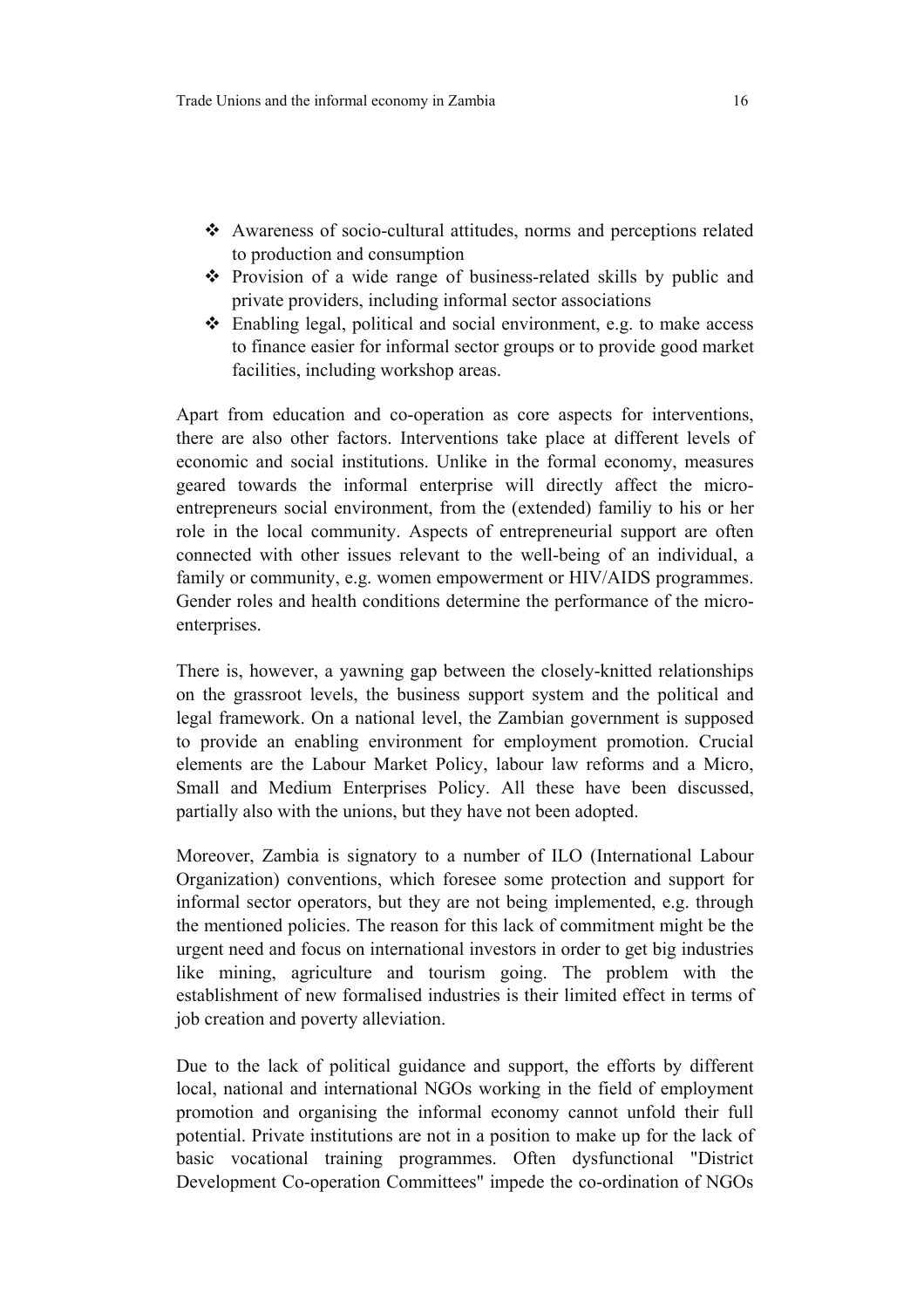working for the informal economy. In order to bridge the gap between the informal sector operators, the support system and the government, the unions as an important player in the civil society might take over a moderating role.

## **4. Trade union interactions with the informal economy**

#### **4.1. Policies, structures and implementation procedures**

The labour movement in Zambia complies with its efforts to support and organise the informal economy to demands from the workers' representation organs of the International Labour Organization. The ILO stipulated in an international symposium on "Trade Unions and the Informal Sector", that the unions should make efforts to support and organise the informal economy (ILO 1999: 1). By the end of 2002, the ZCTU Quadrennial Congress resolved on its part that the informal economy should be organised and supported by the unions in Zambia.

On an operational level, the ZCTU General Council, i.e. the highest decision-making body between the quadrennial conferences, passed a resolution in March 2004 to adopt a strategy on "Employment Promotion by Trade Unions in Zambia". This strategy paper had been developed by relevant departments from ZCTU and MUZ in collaboration with the DED - Retrenchee Advisor in order to streamline, co-ordinate and develop further existing activities like CISEP or the promotion of informal economy organizations.

The employment promotion strategy focuses on the following areas of intervention:

- Lobbying government and the private sector for an enabling environment for employment promotion
- Creating an appropriate institutional set-up within the labour movement and like-minded organizations, including the organization of informal sector operators
- Developing a comprehensive service-delivery approach, which integrates job promotion centres (CISEP), Credit and Savings Schemes or the strengthening of co-operatives.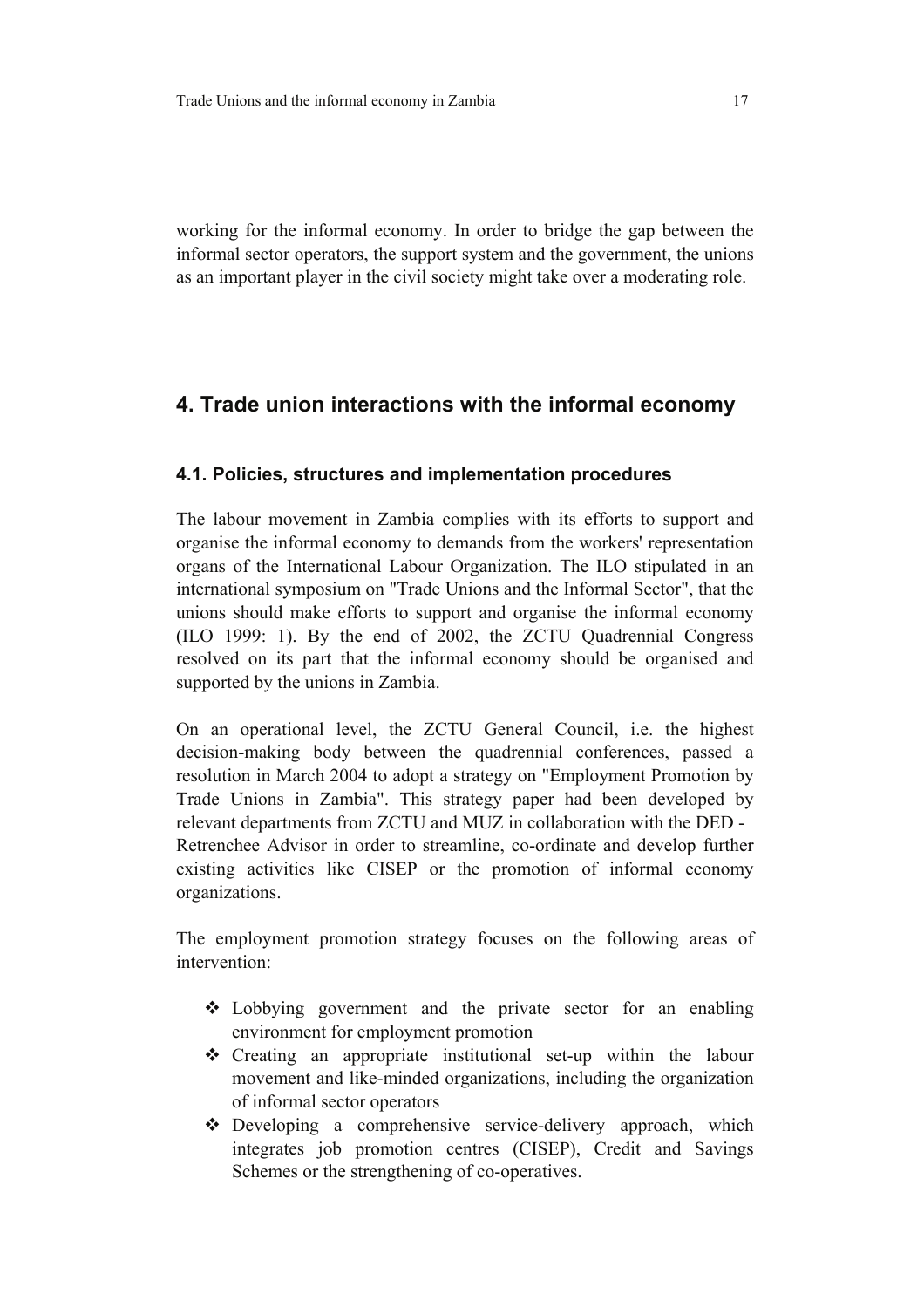All these measures are geared towards an increase in productivity levels of micro-enterprises and towards the eventual formalisation of the informal economy.

Currently, the ZCTU - CISEP Centre is staffed with a Business Counsellor/Extension Worker and a Co-ordinator for the three CISEP centres on the Copperbelt. They report to the Deputy Secretary General of ZCTU, while the Director in charge of Organization/Education represents ZCTU - CISEP on the board of the "Association of CISEP Users" (ACU). This organization comprises the ten so-called "parent organizations" that run CISEP centres in Lusaka and on the Copperbelt. It is intended to strenghten the organizational capacity to co-ordinate and develop CISEP activities by employing a new Deputy Director, who would specifically look after issues related to employment promotion on departmental level.

Since the strategy paper was adopted as a policy guideline, all employment promotion activities both within ZCTU and its more than twenty affiliates should take the paper as the basis for their activities related to the informal economy. The process of operationalisation and implementation has since then started. A committee from ZCTU, member unions and like-minded organizations has been formed to oversee the dissemination of CISEP and other elements of the strategy to the affiliates, while an Action Plan has been drawn in order to enable the relevant heads of departments (e.g. for research, organization, women) to include specific proposed activities into their annual departmental workplans. It is envisaged that these steps will allow for a systematic integration of measures aimed at employment promotion and organization of the informal economy into trade union structures and procedures.

#### **4.2. Employment promotion activities**

Since its inception in 1998, the CISEP Centre at ZCTU has developed the following instruments, following the national CISEP approach:

- $\div$  Information on business opportunities
- $\div$  Training for technical and business management skills
- $\triangle$  Business counselling
- ❖ Promotion of informal sector associations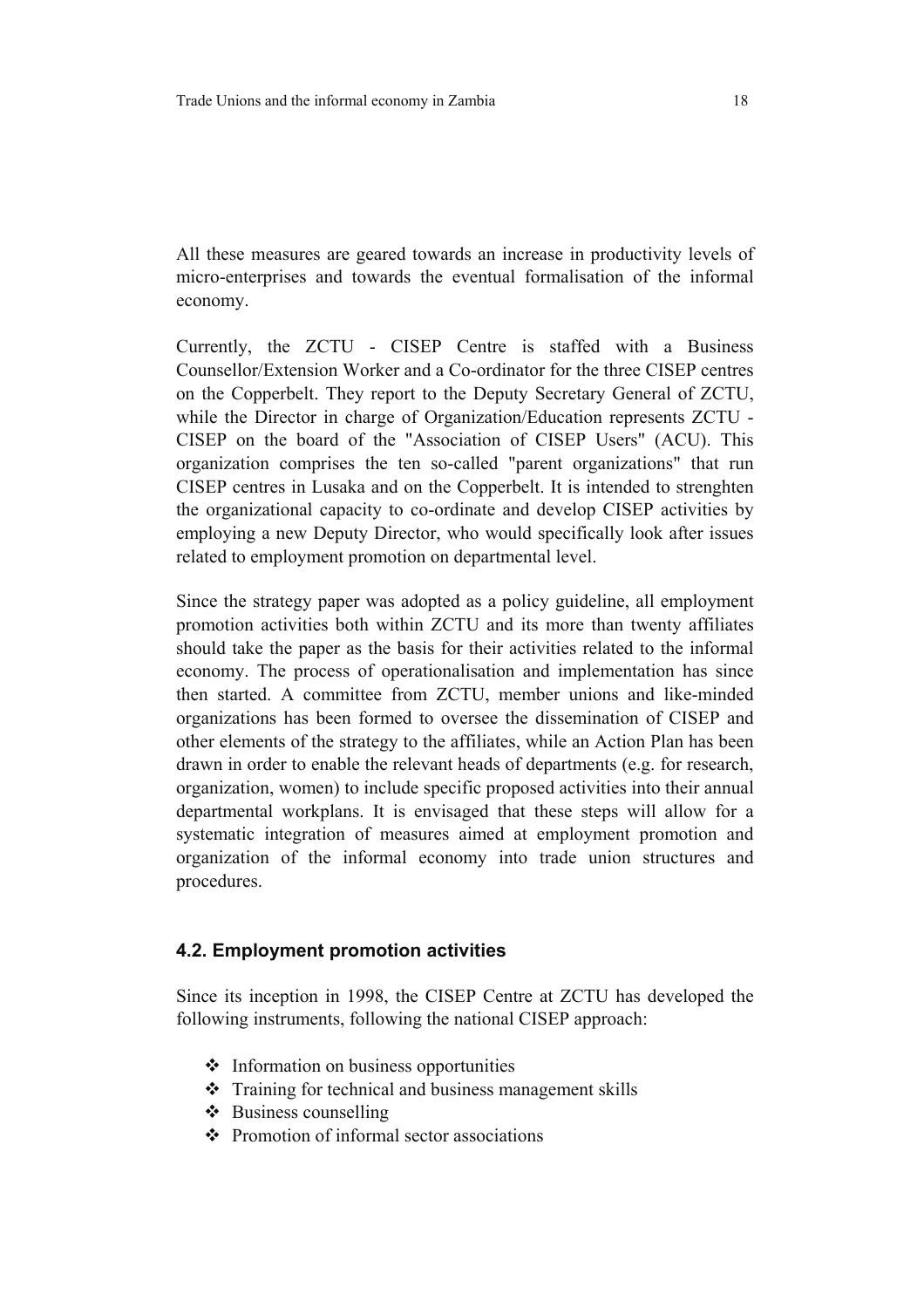The core of these activities are the training courses, which are conducted as short-term modules of mostly five days duration. This limited period of training allows informal sector operators to participate without loosing a lot of valuable business. All business courses are certified by ILO and are being run in a gradual module system, while the technical courses have been developed by CISEP, using experienced artisans as ressource persons.

Training is, however, neither the entry nor the exit point of the CISEP approach. After a detailed needs assessment and the subsequent training, micro-enterpreneurs are being followed-up by the Business Counsellor, in order to sort out management - related problems. The informal sector operators are also encouraged to form associations aimed at improving information exchange and utilisation of business opportunities. A specific training on leadership of associations is also being offered.

As a business development service provider, CISEP Centres do not provide loan facilities. They network, however, with micro-finance institutions like PRIDE Africa or Micro-bankers Trust in order to link up trainees and loan providers. Moreover, the compilation of a business plan as a vital element in the procedure to get financial assistance, is a standard component of the different business management courses.

CISEP activities are based on cost-sharing, i.e. clients pay for training and other services. It is obvious, however, that most micro-enterpreneurs are not in a position to contribute significantly to the total costs involved. Nevertheless, their contribution is an important factor of building ownership in the processing of acquiring valuable entrepreneurial knowledge. About 95% of all CISEP costs are born by the different parent organizations, using partially own funds and mainly long-term donor funding, e.g. from GTZ, Friedrich-Ebert-Foundation or the World Bank through the TEVET - fund in the Ministry of Science and Technology. Increasingly, efficacy and costefficiency are demanded by the donors and TEVETA, the supervisory vocational training authority. For a CISEP Centre like at ZCTU or MUZ, this means to run the institution as effective and efficiently as possible.

The target group of the ZCTU - CISEP centres were from the beginning retrenchees and retirees, especially from the privatised mining companies on the Copperbelt. Today, however, about 80% of the trainees are women, who are normally not linked directly to the recent retrenchments or retirements. There were contacts, but no systematic approach to link up with mining companies, affiliated unions or existing organizations of former mining employees. The strategy on employment promotion intends to correct this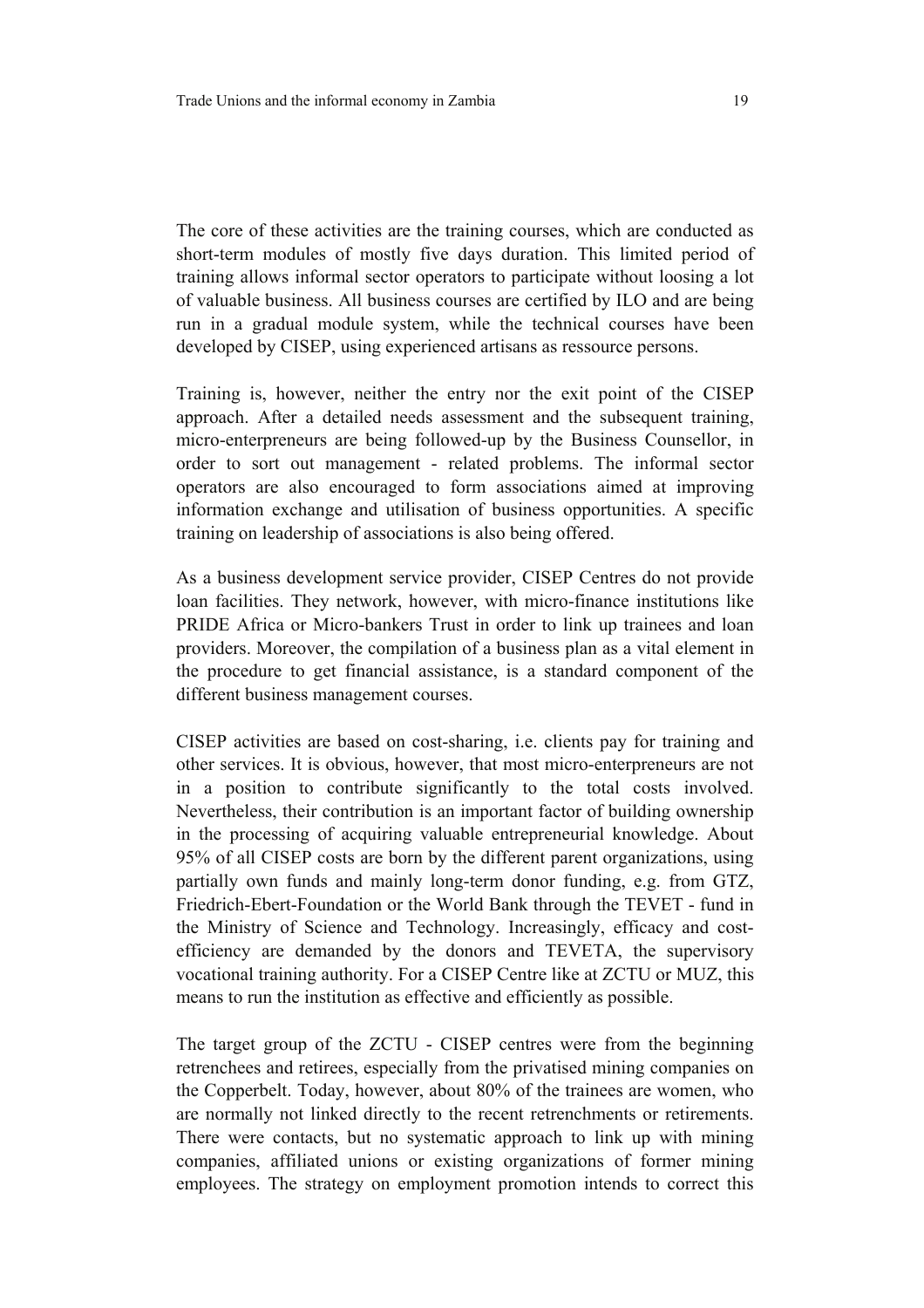trend, which is not beneficial to the unions or their former members. Nevertheless, efforts have to be made not to alienate the female clientele that has been trained over the last six years. Sensitisation programmes might enable the unions to organise these women, most of whom are marketeers, service providers and artisans, into the labour movement by associating them to ZCTU.

Apart from the issues related to improved access to the target group, the strategy paper also proposes a variety of other activities geared towards improved service delivery by the unions, e.g. by reviving Credit and Savings Unions or Co-operatives. This would ensure a continued economic participation of retrenchees and retirees, who often fail to succeed in the unorganised structures of the informal economy. Moreover, the management support to the building-up of such institutions would further strengthen the broader access to finance withou getting directly involved into lending activities.

It is also proposed not to burden the unions alone with a pro-active attitude towards job creation. The Copperbelt has been environmentally devasted during the nearly 100 years since copper has been mined in the area. Public works programmes, financed by the government, mining companies and the donor community could be conducted in conjunction with job centres like CISEP to ensure that candidates are qualified in aspects like land-scaping, i.e. experiences from the public programmes could then be used for a future business career by the temporarily employed retrenchees and retirees.

#### **4.3. Organising the informal economy**

"Organising" means from a trade unions' perspective that all (or at least a majority) of the informal sector organizations should eventually join ZCTU or an "affiliated" union as an "associated" member. In order to maintain great socio-political representation and influence, it is crucial for the unions to organise as many informal sector operators through their associations as possible. With a respectable unionisation level of 45% in the formal economy, ZCTU represents about 212.000 workers (cf. Chapter 1).

Leaving pure subsistence agriculture aside, the informal economy might have a potential of about one million working persons, i.e. those doing trade, services or crafts, often in addition to agriculture or part-time jobs in the formal economy. A unionisation level of only 10% in the informal economy would result in 100.000 new members. As the biggest informal economy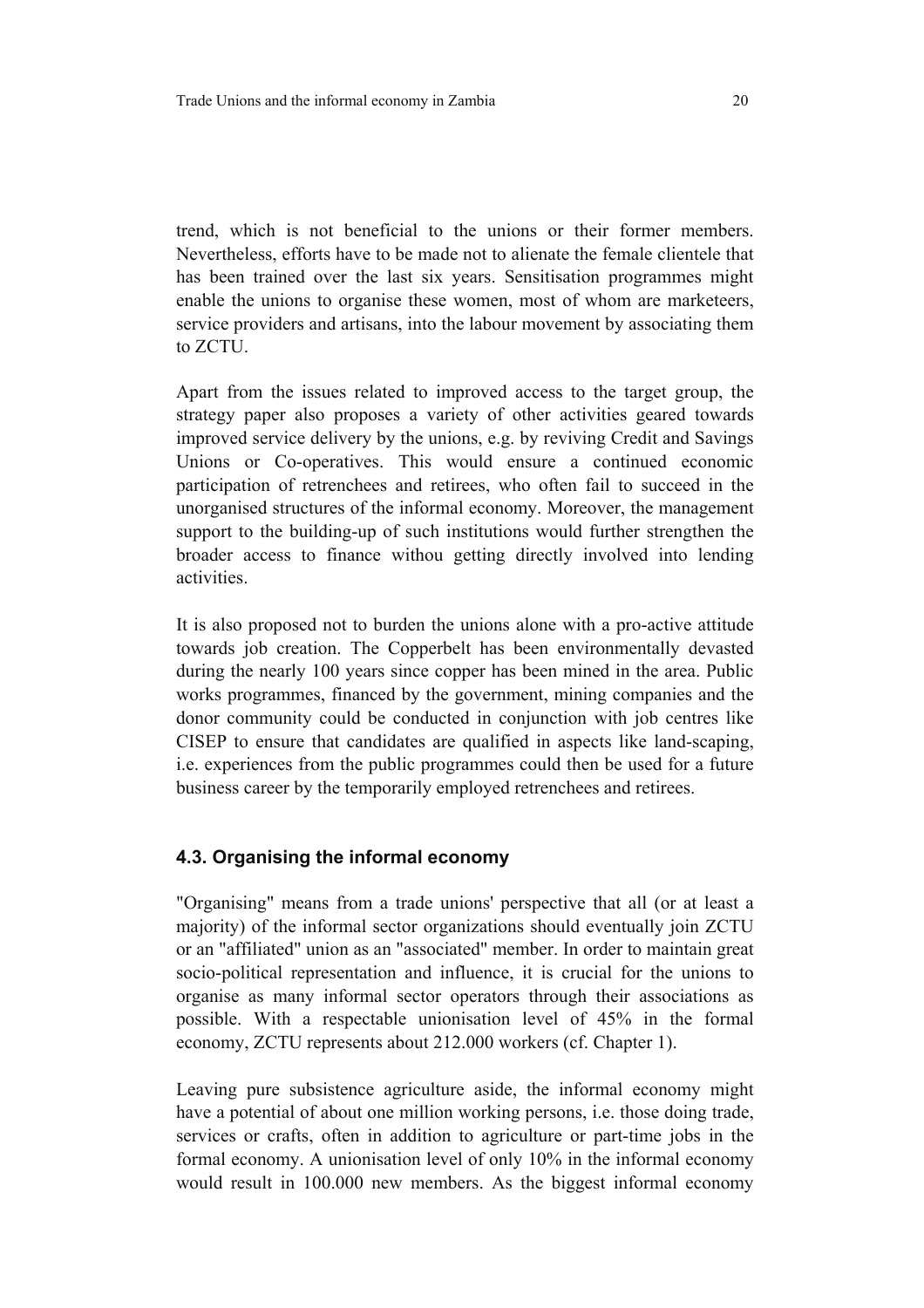asociation "Alliance for Zambian Informal Economy Associations" (AZIEA) with more than 40000 members (mainly marketeers) is already about to be associated with ZCTU, the hypothetical goal of 100.000 seems not to be farfetched. This would make up for the membership losses due to privatisation and rationalisation since the government change in 1991.

While big informal economy organizations like AZIEA are cared for directly by the Department of Organization at ZCTU, the CISEP Centre in Kitwe also tries to promote the formation of associations, in this case among former course participants. About 20 informal sector associations with more than 500 individual members linked to CISEP have formed a network "Micro-Business Association Network" (MIBAN), which in future might also be associated to ZCTU. This would need, however, a stronger integration of CISEP into ZCTU structures. In the meantime, leaders and group members will undergo the CISEP training programme for the management of associations. Another important group with connections to the labour movement is the "Association for the Welfare of Former Miners in Zambia" (AWFMZ) with over 2000 members, which might get associated to MUZ, if that union would open its constitution to informal sector associations as it has been done by ZCTU already in the year 1997.

## **4.4. Further development of trade union - specific approaches towards the informal economy**

The unions in Zambia have taken concrete steps in order to respond to the needs of their former members and to improve generally working and living conditions for informal sector operators. Practical approaches like CISEP or the collaboration with associations like AZIEA, have been embedded into the strategy on employment promotion.

The strategy paper is based on the assumption that specific trade union experiences, traditions and structures have to be considered, if ownership and sustainability are to be achieved with regard to the informal economy, which was either ignored or rather disregarded by the labour movement until recently. Therefore, aspects like "workers education" or "co-operative movement" are important features for possible interactions with the informal sector operators and their organizations. On the other hand, the informal economy also has certain features that the unions have to take into account for a fruitful collaboration. Fundamental factors from both sides are shown in Table 1.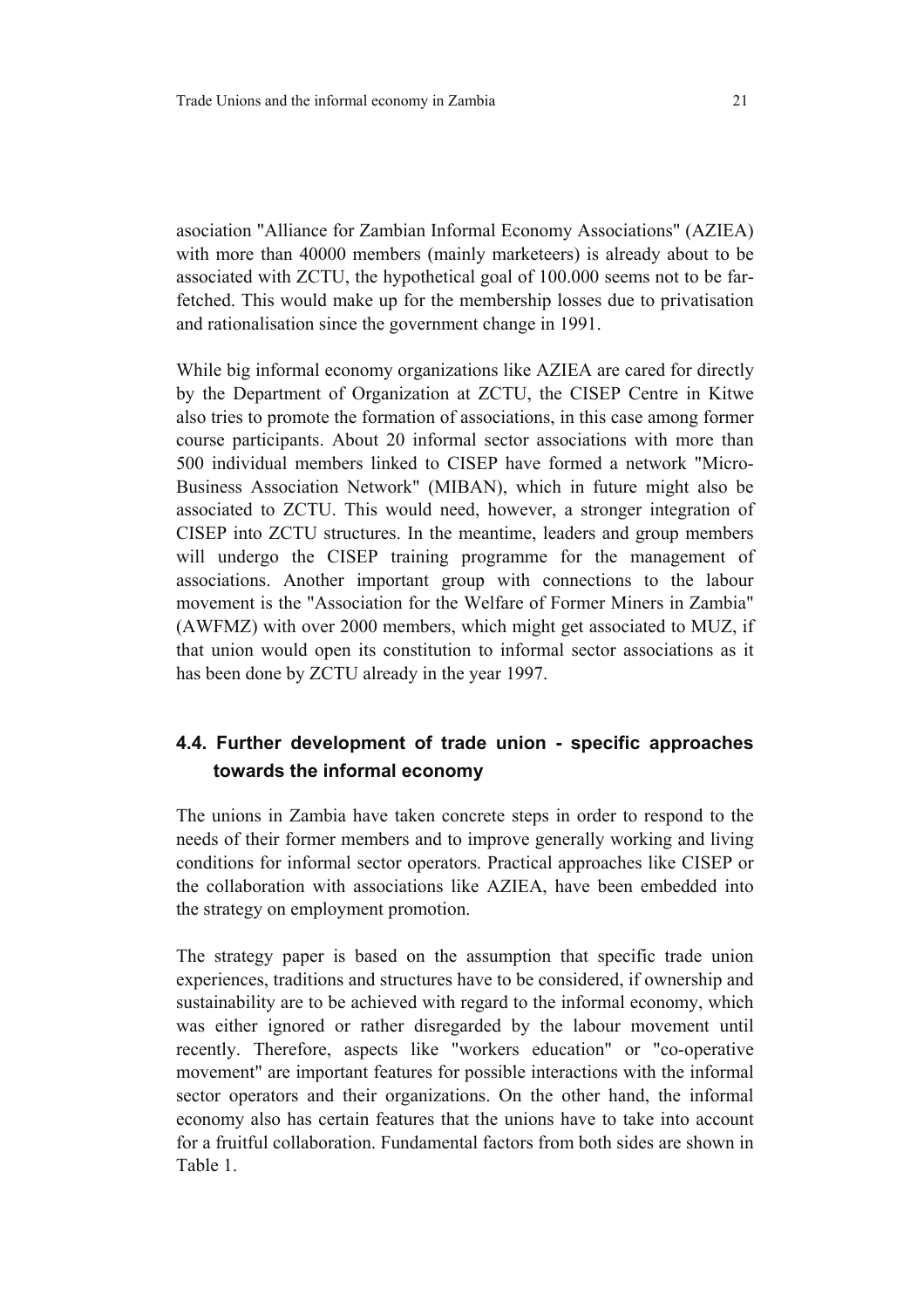| Table 1: Factors relevant for the interaction of the informal economy |                                                                                                                                                                        |                                                                                                                                                                                                                   |  |  |  |
|-----------------------------------------------------------------------|------------------------------------------------------------------------------------------------------------------------------------------------------------------------|-------------------------------------------------------------------------------------------------------------------------------------------------------------------------------------------------------------------|--|--|--|
| and the labour movement in Zambia                                     |                                                                                                                                                                        |                                                                                                                                                                                                                   |  |  |  |
|                                                                       | Informal economy                                                                                                                                                       | Labour movement                                                                                                                                                                                                   |  |  |  |
| Specific interests<br>with regard to<br>possible<br>interactions      | Demand of ex-union<br>members for access to<br>services                                                                                                                | Retention of ex-members<br>by providing<br>employment promotion<br>services                                                                                                                                       |  |  |  |
|                                                                       | Plight for improved working<br>and living conditions for<br>informal sector operators<br>Need for improved socio-<br>political representation<br>(partially perceived) | Claim to organise and<br>support the informal<br>economy                                                                                                                                                          |  |  |  |
| Economic and<br>political<br>framework                                | Gap between policies/service<br>delivery by government/<br>private sector institutions and<br>the needs of the informal<br>sector operators and<br>customers           | Willingness and ability to<br>contribute to the closing<br>of the gap in conjunction<br>with other stakeholders;<br>Capacity to lobby<br>government and private<br>sector to deliver their<br>obligatory services |  |  |  |
|                                                                       | Conflicting interests of<br>micro-entrepreneurs and<br>casual workers                                                                                                  | Trade unions to mediate<br>and find a balance<br>between interest groups                                                                                                                                          |  |  |  |
|                                                                       | Limited markets for informal<br>economy products                                                                                                                       | Wider market access for<br><b>CISEPtrainees</b> and<br>promoted associations                                                                                                                                      |  |  |  |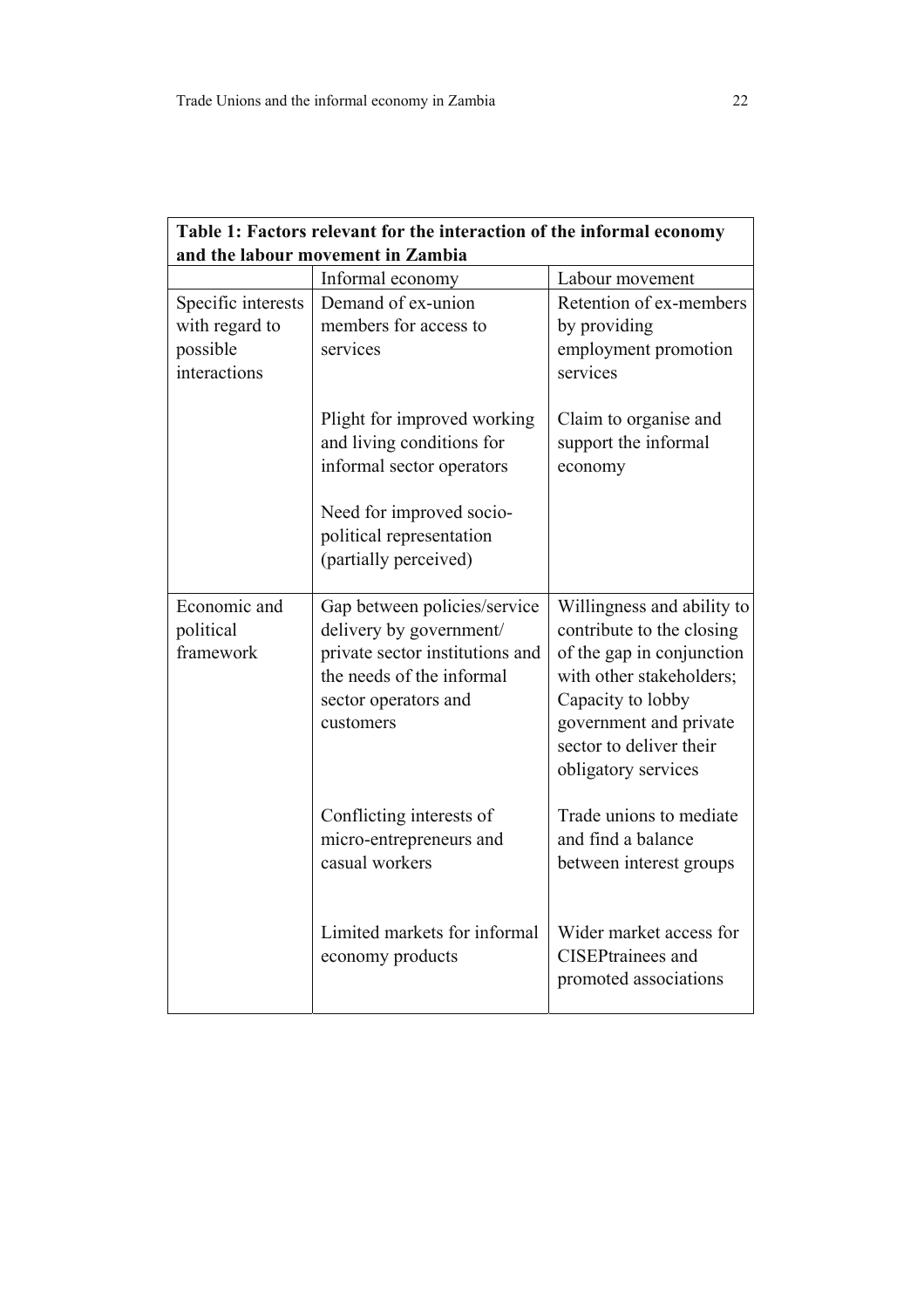| Organizational | Informal sector operators are                          | Labour movement is                                |
|----------------|--------------------------------------------------------|---------------------------------------------------|
| framework      | the majority of the working                            | experienced in organising                         |
|                | population in Zambia                                   | large-scale<br>representation; Greater            |
|                |                                                        | legitimacy and influence                          |
|                |                                                        | for membership-based                              |
|                |                                                        | organizations                                     |
|                | ISOs scattered and belong to                           | Unions need to                                    |
|                | very different target groups                           | decentralise for a co-                            |
|                |                                                        | ordinated and target-                             |
|                |                                                        | group specific approach                           |
|                | ISOs often not well sensitised                         | Unions to develop                                 |
|                | or experienced with co-                                | gradual approach ranging                          |
|                | operation/self-organization                            | from loose networking to                          |
|                |                                                        | co-operatives and<br>associated organizations     |
|                |                                                        |                                                   |
|                | Lack of a comprehensive,                               | Unions can use                                    |
|                | self-initiated approach                                | traditional concepts like                         |
|                | towards entrepreneurial and                            | workers education or the                          |
|                | socio-political development<br>of the informal economy | link to the co-operatives<br>movement as starting |
|                |                                                        | points for a systematic                           |
|                |                                                        | informal economy                                  |
|                |                                                        | approach                                          |

The integration of the informal economy approach into the unions' policies and structures as a necessary precondition for its further development will depend on factors like the availability of appropriate structures and the level of ownership, expressed as trade union - specific programmes.

ZCTU regards the support and organization of the informal economy as an important issue, but with a lower priority level than its core task of unionising the formal economy, especially those sectors, which have comparatively low organization levels. Moreover, the informal economy approach "competes" for financial and other commitment with other activities on a similar level, e.g. HIV/AIDS, women empowerment or poverty reduction.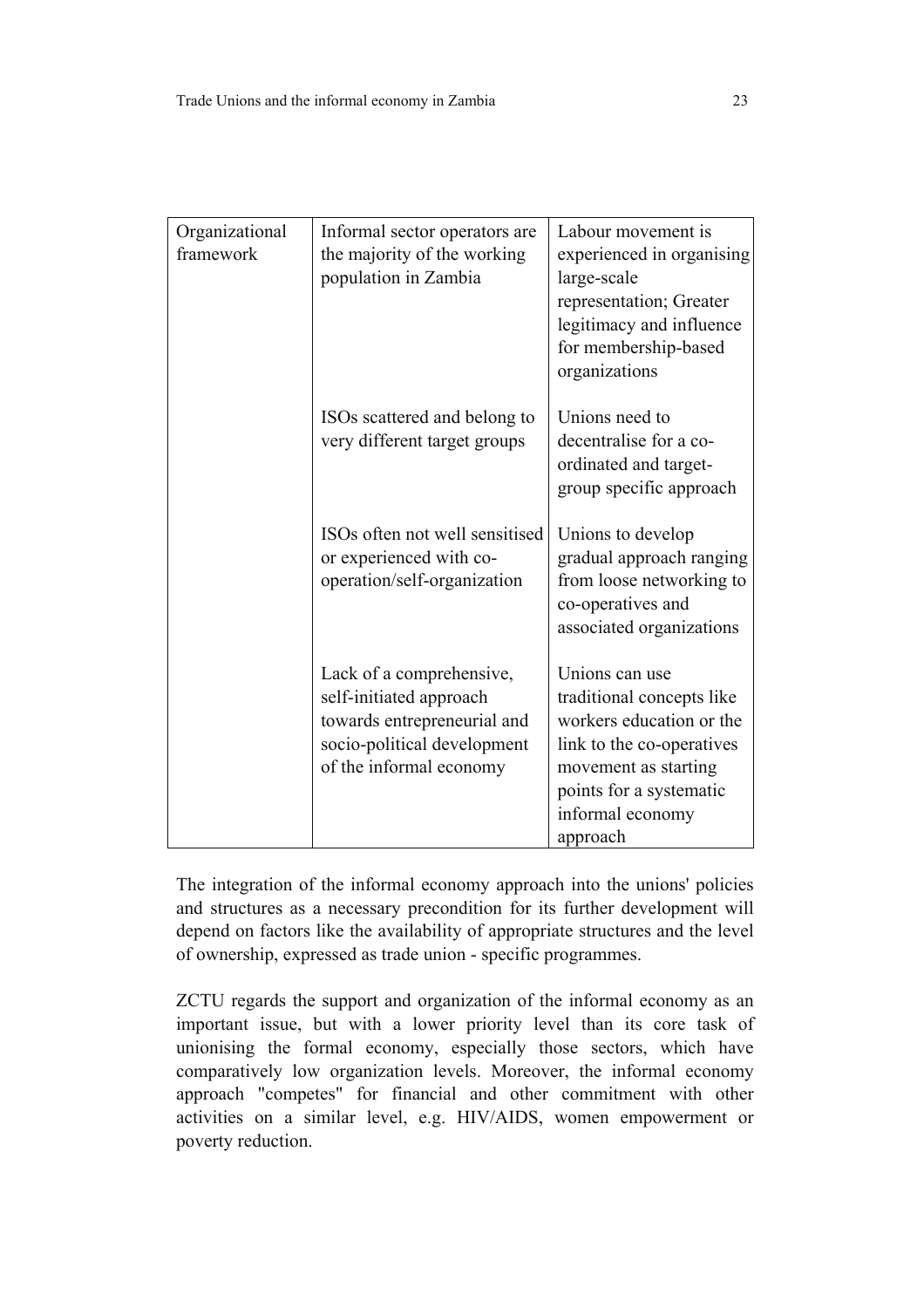Within this set-up and with regard to the inevitable limitation of available resources, the unions have committed themselves to ensure the sustainability of CISEP by appointing a Deputy Director Co-operatives in charge of employment promotion activities, while for example women's promotion is headed by a fully-fledged Director for Women and Child Affairs. Despite the difference in rank, however, the planned appointment of a specific highranking officer in charge of employment promotion is a clear indicator for the union's determination to institutionalise a direct service delivery approach. Compared to the former role of the union as a collective bargaining partner and political force in Zambia, this indicates an attitude change and proves the capability of the unions to react constructively to new challenges.

Nevertheless, certain organizational structures at ZCTU and probably among member unions reflect a centralised system of responsibilities, which was prevailing in a state-controlled economic system. An integrated approach like the strategy for the informal economy, however, needs a lot of coordination and interaction both vertically, i.e. between the affected departments and vertically, i.e. between the executive and the implementing departments. There is also need to communicate regularly with stakeholders from outside like like-minded organizations, the private sector and government.

This broad-based and target-oriented communication both internally and externally is not sufficiently evident, and existing structures within the organization, e.g. the Commitee on economic and social affairs, are not being utilised for the operationalisation of policies and programmes. Instead, all the responsibility for a particular programme is given to one particular office-bearer or officer, which might lead to duplication of efforts and lack of co-ordinated planning. Only some degree of internal "devolution" combined with target-oriented and co-ordinated planning procedures will allow the unions to react even more effectively and efficiently to a big challenge like the promotion of the informal economy.

Regarding the conceptual integration of the informal economy approach, ownership and subsequently financial and other commitment is only assured, if the unions are able to link up with certain labour movement experiences and traditions, without neglecting the specific factors and needs of the informal sector.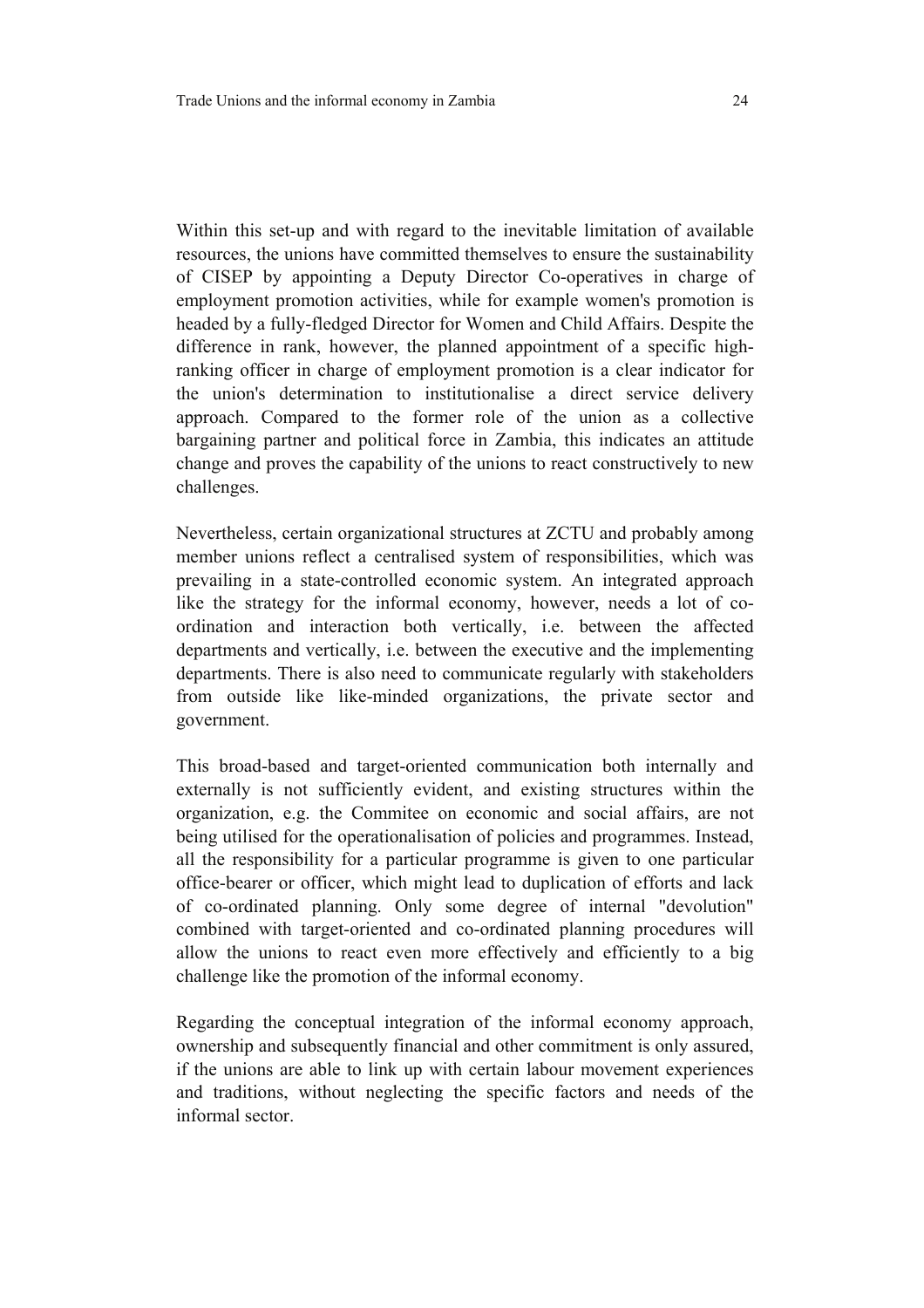## **4.5. Impact of the Trade Union efforts towards the informal economy**

In terms of matching the complexity of the informal economy, ZCTU and MUZ have embarked on a systematic access approach. Their main target group are ex-members, i.e. retrenchees and retirees. In this way, they have at the same time an easier access to a specific bracket of the informal economy, including the family members. Currently, other groups like women, youth or markeers and artisans are equally promoted by CISEP, but this should probably change during the implementation process of the Strategy Paper on Employment Promotion. Nevertheless, the fact that a higher priority will be given to retrenchees and retirees does not mean to sewer the existing ties with other informal sector operators and their associations.

The vast demand for improving technical and business management skills the micro-entrepreneurs gets a specific answer by the unions in form of an Integrated Workers Education Approach, thereby linking traditional labour movement educational activities (organizational and leadership training) with individual life skills (entrepreneurial, civic and general knowledge). While civic education, e.g. on the electoral system, and general knowledge are vested in the autonomous, but like-minded Workers Education Association of Zambia (WEAZ), the entrepreneurial qualification lies with the CISEP Centres. The ZCTU Department of Education and the relevant departments of affiliated unions meanwhile carry on with organizational programmes, but also aspects of gender and HIV/AIDS. In terms of *entrepreneurial development* as one precondition for informal economy promotion, the CISEP approach is an instrument both for specific target groups like retrenchees and retirees as well as other informal sector operators. It can surely not replace government's efforts for basic vocational and entrepreneurial training, but it may supplement it in well defined areas, especially if combined with activities of large- and medium-scale employers, e.g. the mining companies.

In order to fully exploit the human and technical potential of the informal economy, thereby contributing to its eventual mainstreaming into the formal economy, the unions have expressed a strong will to revive the co-operatives movement. While the co-operatives and related institutions like credit unions constitute a valuable goal, the short-term target is to promote entrepreneurial co-operation in their different forms, i.e. ranging from informal temporary forms to permanent formalised ones (cf. Chapter 3.3.1.). The CISEP centres run programmes for the promotion of associations, but they have sofar done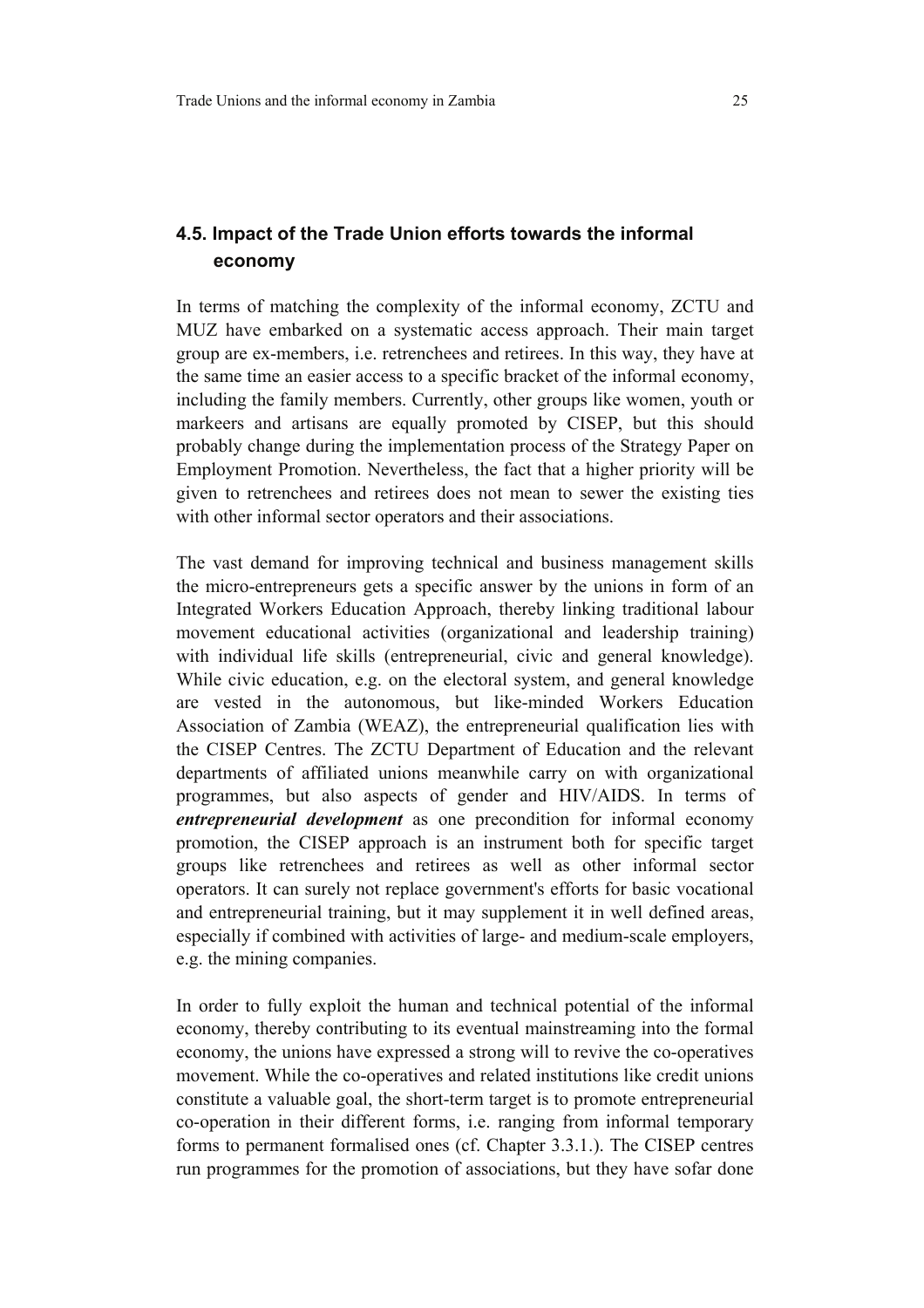little to promote directly business-oriented collaboration between entrepreneurs in a systematic way. There is also need to offer diversified programmes that are either geared towards stronger business links (entrepreneurial co-operation) or towards broader self-organization (networking). CISEP is also making an effort to ease *access to finance*, being another precondition for informal economy development. Microenterpreneurs, who were trained in the centre, are thereafter linked to the micro-finance institutions like PRIDE Africa. Nevertheless, it is clearly the mandate of government and the private financial sector to provide the startup and working capital needed by the informal sector operators. The CISEP centres have deliberately chosen not to offer financial services, but to concentrate on their core tasks as business service providers. There is, howver, a provision in the Strategy Paper on Employment Promotion to assist Credit and Savings Unions on a managerial support basis (ZCTU - MUZ 2004, 27)

In their support for the management of informal sector associations, the focus of CISEP was mainly on administrative and organizational aspects, e.g. on how to register an association. Associations have to be made more aware and capable to conduct their tasks in a target-oriented way, e.g. effectively delivering membership services, social welfare activities or lobbying. By introducing courses on the management of associations and by collaborating with organizations from the informal sector (MIBAN, AZIEA, AWFMZ), the unions are recognising through the need for better sociopolitical representation of the micro-entrepreneurs and the casual workers, both through CISEP and the relevant Department of Organization. *Networking* as an instrument to uplift the informal economy, however, also includes CISEP's efforts to promote the crucial aspect of closer entrepreneurial co-operation in order to achieve economies of scale by way of counselling the informal sector associations in this regard.

The CISEP approach also contributes on its level to improved *innovation policies* as necessary approach for the informal economy. Although the business management courses are standardised by ILO, there is room for adjustment in the technical courses. The technical short course are designed according to the needs expressed by the micro-enterpreneurs, although certain levels of quality control and standardisation are being maintained. Despite this demand-driven approach to improve on the innovation potential in the informal economy, proper and consistent support in terms of innovation for micro-enterprises (like for larger entities) has to come from government, especially the Ministry of Science and Technology, which also supervises the implementing agencies like TEVETA.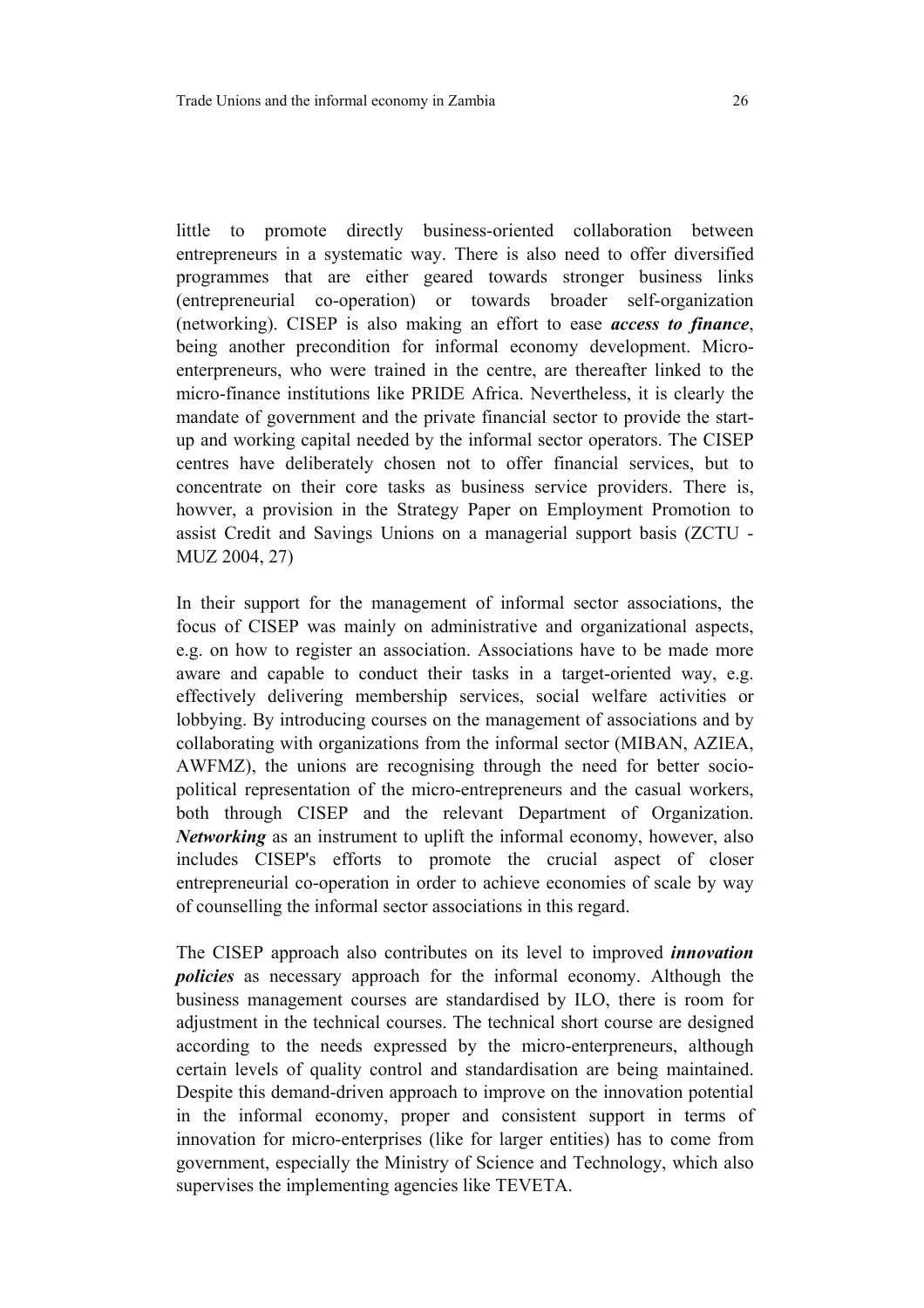The multi-pronged approach of the Zambian unions towards the informal economy therefore handles all the four basic elements as stipulated earlier (cf. Chapter 2; Wohlmuth 2004, 231). Nevertheless, out of practical as well as principal reasons, the unions have to set priorities in terms of achievable goals. Promotion of entrepreneurial development through service-delivery and networking through promotion of associations will enable the unions one the one hand to close the gap that the government leaves in these fields and on the other hand to achieve a direct impact on the economic and social life of the informal economy operators. Better innovation policies and improved access to finance, however, are genuine tasks of the government and the private sector, respectively. Therefore, it will be the unions' role to continue lobbying for better framework conditions in all of these fields, but especially in the latter two.

Due to their long history of organising membership-based organizations, probably few institutions are as capable and legitimised than the unions to support the informal sector operators in organising themselves and to encourage networking on different levels and for different purposes. Yet there are certain limitations to this commitment due to the priority to first increase the unionisation levels in the formal economy before reaching out pro-actively to the informal sector organizations. There is also a certain reluctance by the unions to be seen as one of the many civil society organizations, if they would persue a more active networking with likeminded institutions outside the labour movement, i.e. the unions in Zambia regard themselves to be a social and political force of its own, apart from government, private sector and civil society. This is highlighted when it comes to practical consequences of the trade union opening towards the informal economy.

## **5. Trade Unions and NGOs: united we stand, divided we fall?**

This old labour movement slogan suits well when it comes to the new challenges facing the unions. It is questionable, however, how the unions intend to "march forward" with partners that are still perceived by many unionists to come from "the other side", i.e. employers or the well-to-do and their interests to deliver charity to the poor instead of removing the social causes of poverty (Spooner 2005, 21).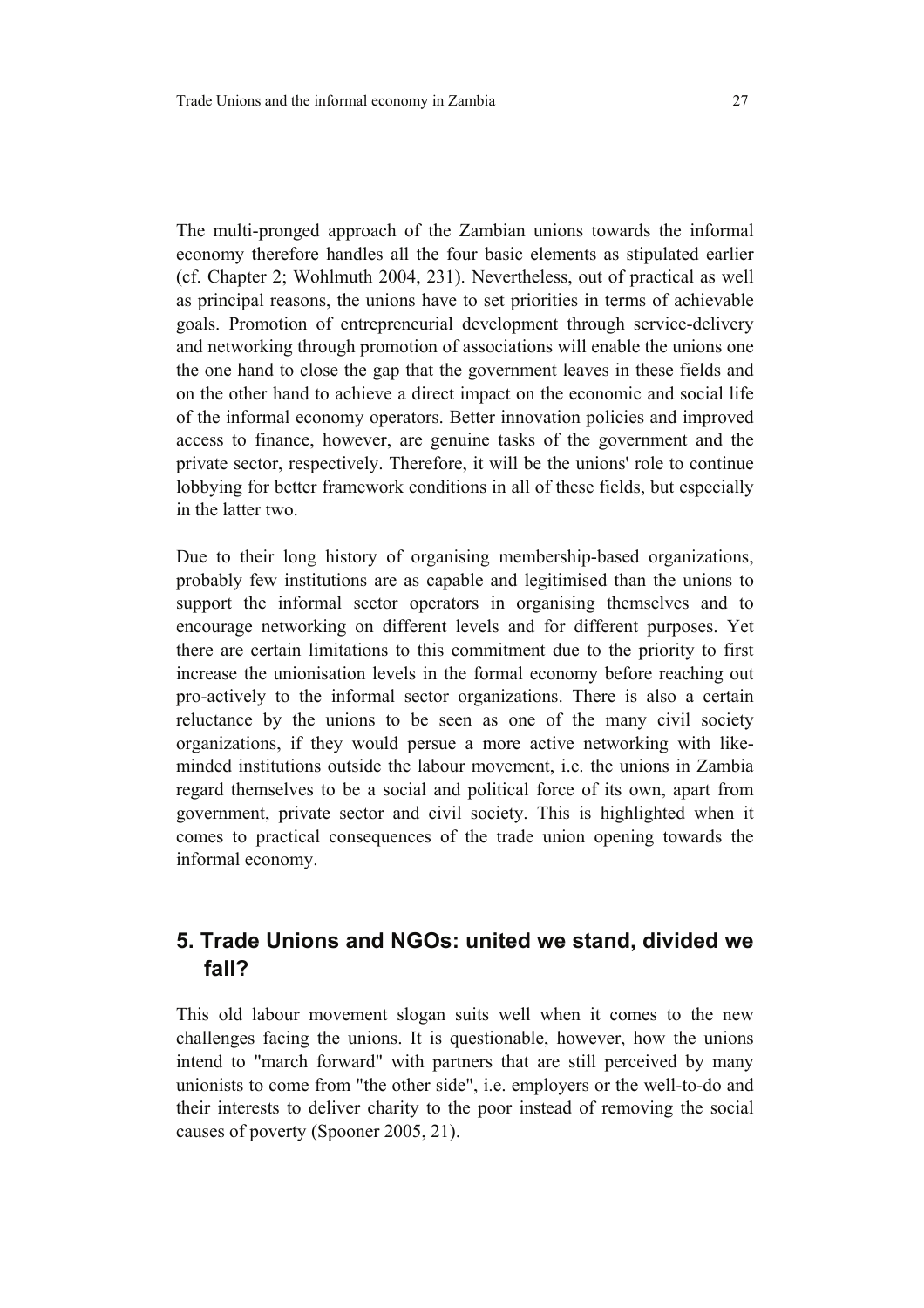The informal economy for long was a difficult issue for the unions to deal with, mainly due to its character as a perceived distorted part of the economy, but also due to its complexity which makes any effort rather tidious and unpredictable with regard to its outcome, especially from the viewpoint of a centralised organization. Only recently the Zambian unions therefore adopted a comprehensive approach of supporting and organising the informal economy as part of their general claim to represent all working people, but also due to internal pressure (membership loss) and external incentives (international funding). In the past, the informal economy was seen by trade unions as a phenomenon that would be overcome sooner or later in the wake of the industrial development and that any support to the informal economy would weaken even the achievements with regard to labour standards in the formal economy (Spooner 2005, 27).

Non-governmental organizations, on the other hand, focus traditionally on the promotion of the informal economy in terms of its wide-spread implications for development, environment, gender and human rights. If the unions take it up to tackle the informal economy issue, collaboration with NGOs and the establishment of NGO-like approaches within the labour movement could consequently be a milestone in terms of reaching out to the target group. The question arises, therefore, in which way collaboration of the unions with local and international NGOs and the adoption of NGO-like structures and tactics within the unions themselves can be applied without compromising basic union principles.

The protection of workers in the informal economy is just one area of common concern between trade unions and NGOs. Other possible fields for cooperation include: the organization of workers in sectors with traditional low levels of union organization like garment manufacturing or plantation agriculture; the defense of workers' rights in repressive states; campaigns on Code of Conducts for transnational companies; general issues of democracy and the civil society. (Spooner 2005, 13). In practical terms, the unions are bound to cooperate as they don't have the financial capacity to run the incrasing number of programmes on their own, especially in the South. On a political level, unions also depend on NGOs in terms of lobbying governments for labour-related issues like the negotiation process within the World Trade Organization (Spooner 2005, 22).

In Zambia, associations of informal sector workers like FMWAZ (former miners), AZIEA (mainly marketeers) or MIBAN (traders and craftsmen) follow typical NGO-tactics in terms of their approach to cater for the immediate needs of their members, the heavy dependency on external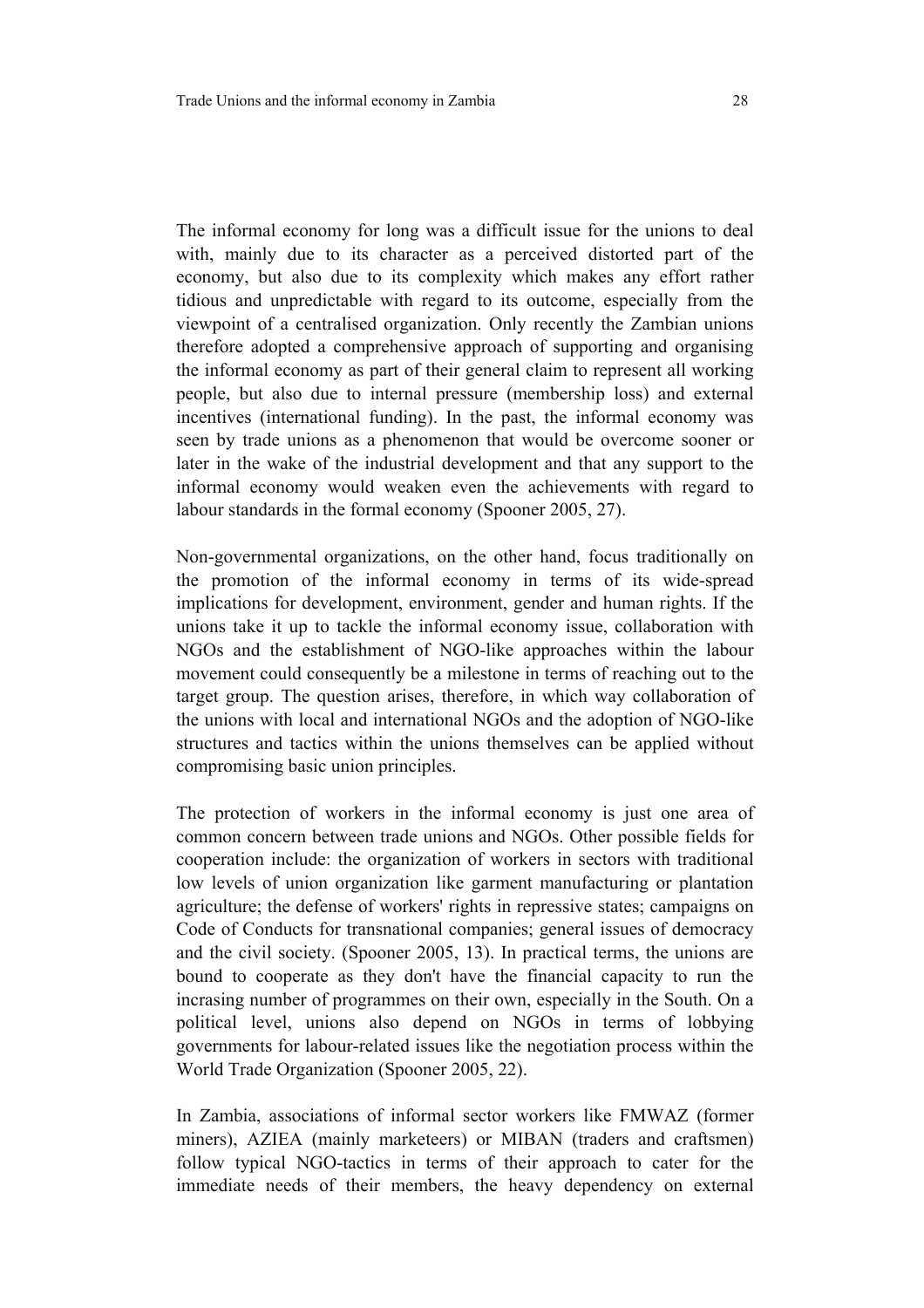sponsors and the consequent variety of cross-cutting issues like gender, environment or health programmes that are promoted by different international NGOs.

On the other hand, these organizations are union-like structures as they are based on a broad membership that should enable them to work in a transparent and democratic way like their union counterparts, i.e. contrary to other national or international NGOs that are perceived by the unions as charity institutions headed and run by a few individuals (Spooner 2005, 23). Their union character is highlighted by the unions' offer to these organizations to become part of the unions' claim to organise all workers, including those in the informal economy. Finally, they are meant to become part of the unions' intention to retain former members after they left formal economy employment.

While Zambian unions decided to approach the informal economy through organizations that share characteristics of NGOs as well as those of trade unions, the labour movement in countries like Mozambique or Ghana recruited informal sector operators directly into the respective national unions (Spooner 2005, 30).

The organizational structure that comes closest to an NGO-like approach, however, are the unions' training and business centres. The centres are integrated into the unions' structure by reporting to the respective departments of research and economic development as well as to the unions' executive board. On the other hand, they are registered with outside structures like the national vocational training authority (TEVETA), collaborate closely with international NGOs like OXFAM and TEVETA and are part of ACU, a nationwide network of institutions using the CISEP concept for Business Development Services. The individualized serviceorientation as well as the degree of autonomy of these training centres represents a stark contrast in an otherwise strictly centralised organization. There are also conditionalities put on ZCTU and MUZ to accept business promotion as another cross-cutting issue apart from the also rather recent issues of gender mainstreaming and HIV/AIDS awareness. This inevitably lowers the real and felt ownership of trade-unions over their goals and programmes due to increased sponsoring from international NGOs, which are themselves bound to foster particular topics in order to secure funding for their institutions.

In order to mitigate the effects of such a potentially one-sided partnership, the unions globally have an option to collaborate with a like-minded NGO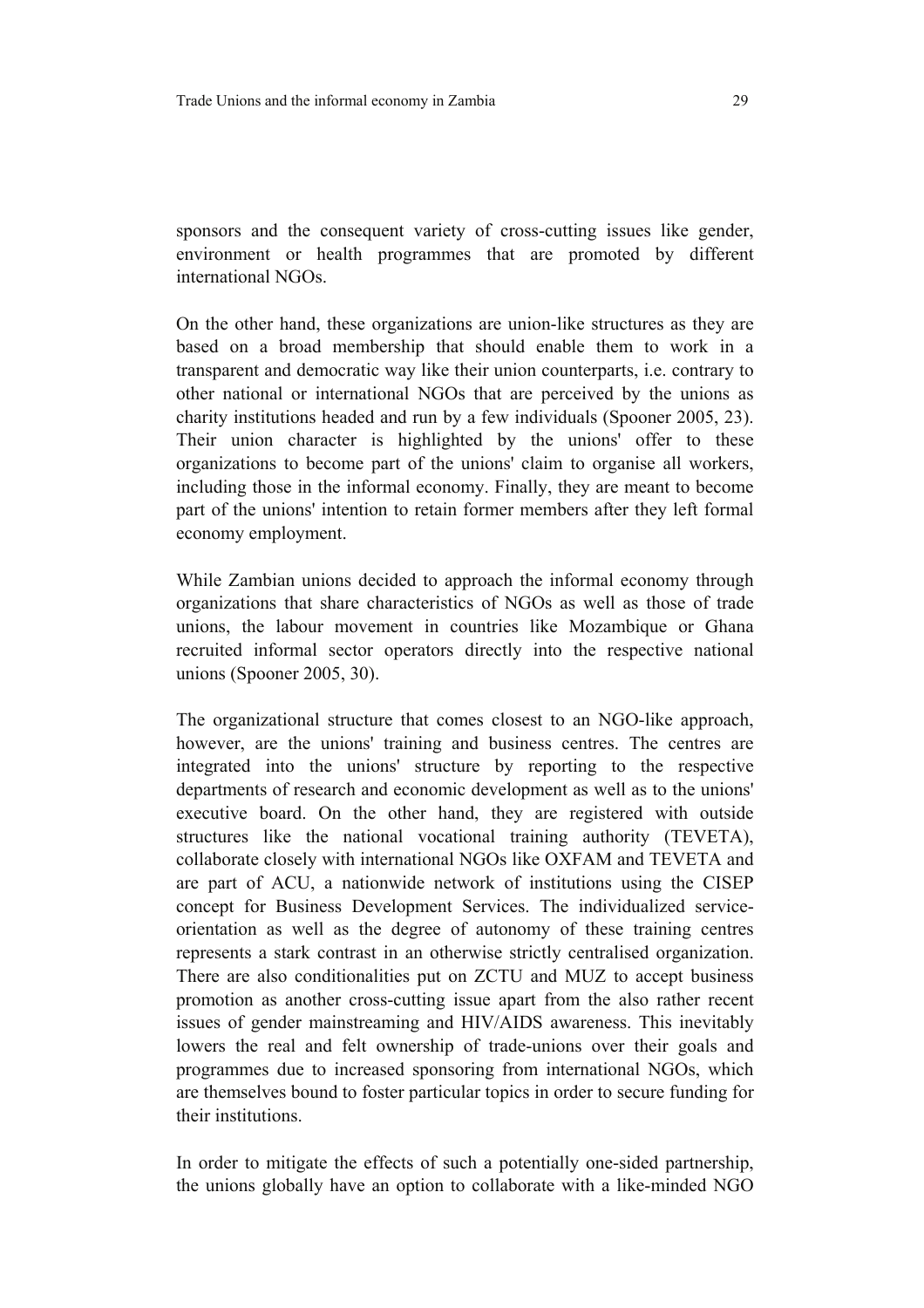like Friedrich-Ebert-Foundation that has its roots in the German labour movement or a worker's aid organization like Norwegian People's Aid. In the view of the unions, such "trusted" NGOs could be "subcontracted" to run certain programmes on behalf of the unions lacking the capacity to do it themselves (Spooner 2005: 22). In the case of the Zambian unions, Friedrich-Ebert-Foundation had given support to core programmes like courses on labour legislation since a number of years. It was therefore possible to call in the other German organizations, i.e. GTZ and DED, to assist in the comprehensive informal economy-approach without spending a lot of time and other ressources on trust-building.

#### **6. Conclusion: new roles, old structures**

The roles and the self-perception of unions and the unions' national centre in Zambia have changed since they came into existence in 1947 (MUZ) and 1967 (ZCTU), respectively. Their political role has been that of a forerunner for human rights of Africans during the colonial era and that of a conscious watchdog over government policies in Kaunda's one-party state (1972 - 1990). This political consciousness prepared it to take a leading part in the peaceful hand-over of power to Frederick Chiluba, a former trade union leader. Today, in an established multi-party system, the unions are one of the most vocal voices in the growing civil society.

There are nevertheless uncertainties and challenges for the unions in terms of their future role in the Zambian society, which originate not least from their opening towards the informal economy. On the one hand, they have to ally with other civil society groups and follow NGO-like tactics in order to have a realistic chance of reaching out to the informal sector operators as a new and crucial target group for the unions. On the other, it is their interest to mitigate the NGO's influence on the informal economy in order to maintain their crucial claim of being solely responsible for the official representation of all working people. They also tend to limit NGO-like approaches, especially semi-autonomous structures within their own organization in order to keep up the centralised, yet democratic and transparent structures that are perceived as being necessary for effective action in political and economic fields.

Moreover, unions in Zambia as a developing country have to strike a balance between the legitimate demands and needs of the informal sector operators to upgrade their living and working conditions, and those of the formally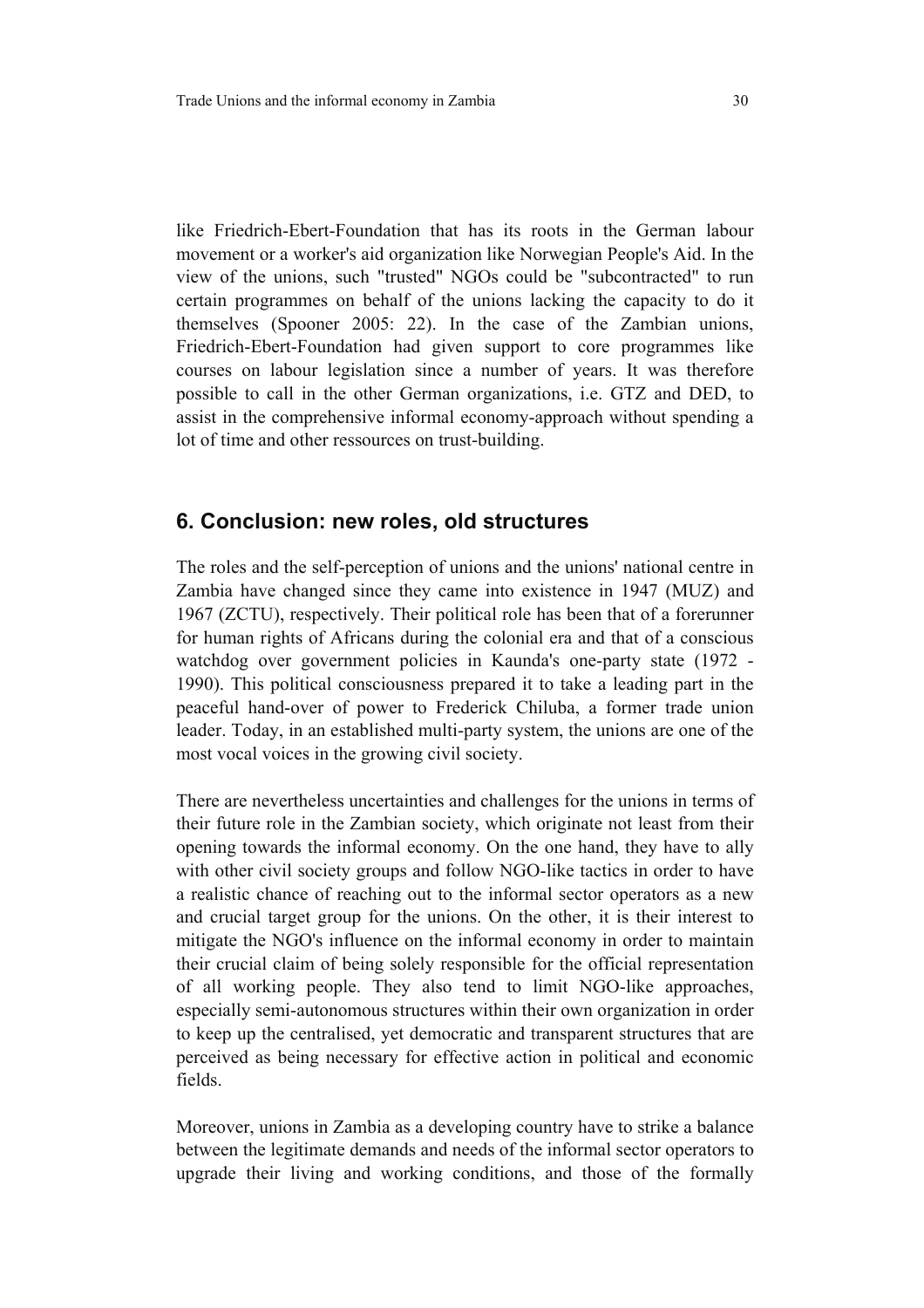employed, who fight a rapid degradation of the remarkable social safety and workplace quality that has been achieved since independence in 1964. It remains to be seen, if the labour union movement will successfully manage to live up to its own claims to organize both worlds or if it has to concentrate on its core issues in the formal economy, possibly including the restructuring of more traditional approaches like the envisaged revival of the Cooperatives Movement.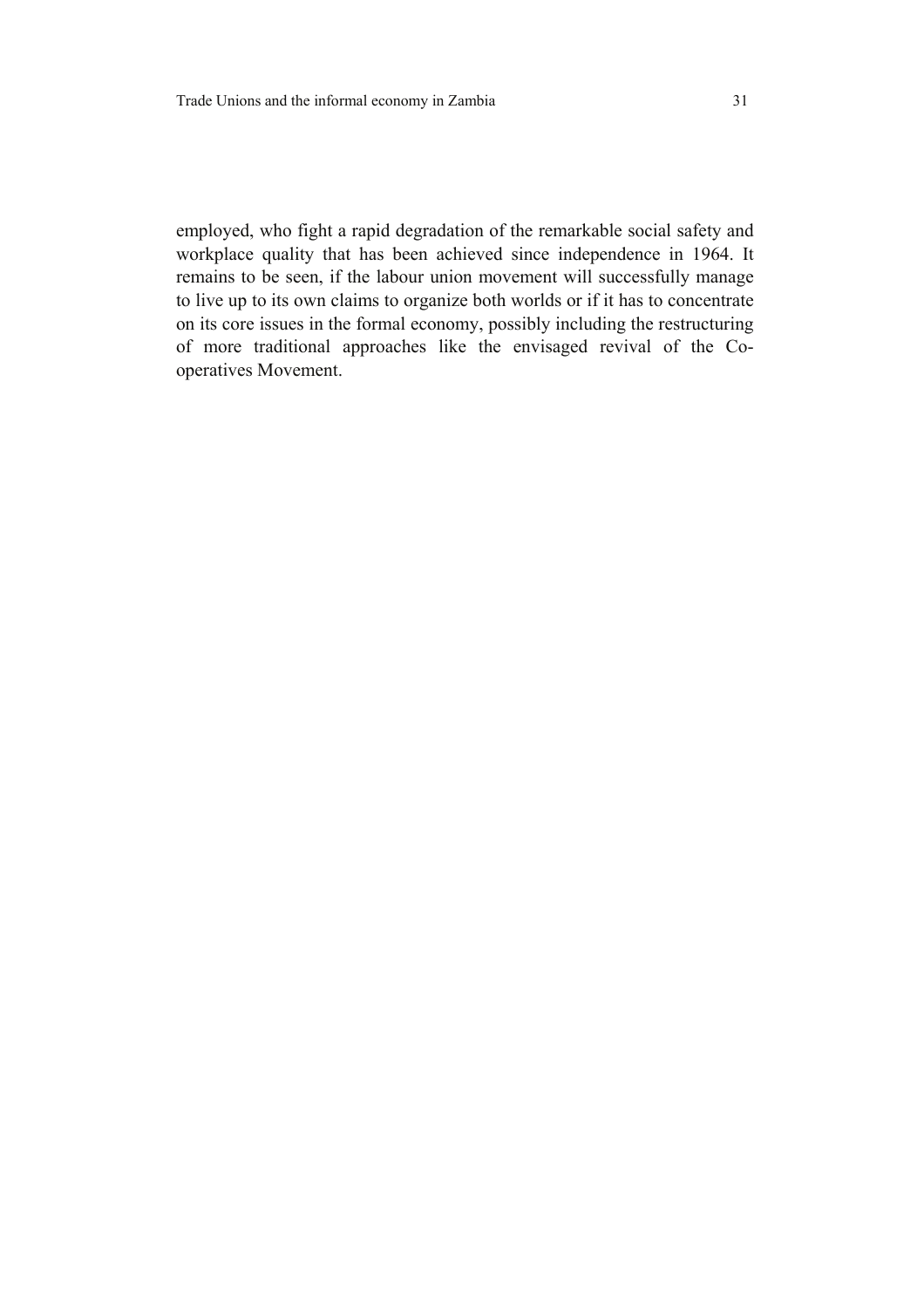# **Bibliography**

African Labour Researcher's Network(2003): Trade Unions in Africa. Johannesburg: ALRN. Albrecht, Sonja; Pengele, Maurice; Rohardt, Tim; Sikaulu, Priscilla (2001): Associations of informal sector operators. Lusaka: ASA/GTZ.

- Castillo, Gerardo; Miguel Frohlich; Alvaro Orsetti (2002): Union education for informal workers in Latin America. In: ILO: Labour Education Nr. 127, Geneva, p. 6-11.
- Chisompolo, Jessica; Chisulo, Faith; Elfert, Thomas; Gahrmann, Christian; Samboko, Peter (2003): Living and working conditions of ex-miners and potential retrenchees in the Copperbelt. Lusaka: ASA/GTZ.
- Guter, Jochen; Kandulla, Maren; Munsaka, Penelope; Pengele, Maurice (2000): Situation analysis of informal sector operators in selected compounds of Lusaka. Lusaka: ASA/GTZ.
- International Labour Organization (1999): International symposium on trade unions and the informal sector: conclusions and recommendations. Geneva: ILO.
- International Labour Organization (2002): Unprotected labour: What role for unions in the informal economy? Labour Education Nr. 127, Geneva: ILO.
- Justice, Dwight (2002): Work, law and the "informality concept". In: ILO: Labour Education Nr. 127, Geneva: p. 1-5.
- Müller, Inge; Pengele, Maurice; Sikaulu, Priscilla (2002): Traditional apprenticeship practiced by informal sector operators in selected markets and compounds in Lusaka. Lusaka: ASA/GTZ.
- Muneku, Austin (2001): The Informal Sector in Zambia: An Exploratory Study. In: Mpuku, Herrick; Austin Muneku (Eds.): Impact of Structural Adjustment Programmes on the Zambian Economy. Kitwe: ZCTU.
- Odera Oteng, Sam (2004): Employment promotion for the informal economy. Lusaka: ILO Area Office.
- Schultz, Ulrike (2004): Negotiating Gender: Gender Relations and Identities in African Marketplaces. In: Wohlmuth, Karl; Achim Gutowski et al. (eds.): African Entrepreneurship and private sector development. Münster: LIT (African Development Perspectives Yearbook, Vol. IX), p. 413 – 439.
- Spooner, Dave (2005): Labor Unions and NGOs. The need for cooperation. In: Eade, Deborah; Alan Leather (Eds.): Development NGOs and Labor Unions. Terms of Engagement. Bloomfield: Kumarian Press, p. 11 - 31.
- van Dijk, Meine P. (2004): Innovation and Micro and Small Enterprise development in Africa. Examples from Burkina Faso, Ghana and Zimbabwe. In: Wohlmuth, Karl; Achim Gutowski et al. (eds.): African Entrepreneurship and private sector development. Münster: LIT (African Development Perspectives Yearbook, Vol. IX), p. 337 –358.
- Wohlmuth, Karl; Achim Gutowski et al. (eds.) (2004): African Entrepreneurship and private sector development. Münster: LIT (African Development Perspectives Yearbook, Vol. IX).
- Zambia Congress of Trade Unions 1997: Constitution. Kitwe: ZCTU.
- Zambia Congress of Trade Unions 2002: Trade Union Membership and Profile in Zambia. Kitwe: ZCTU.